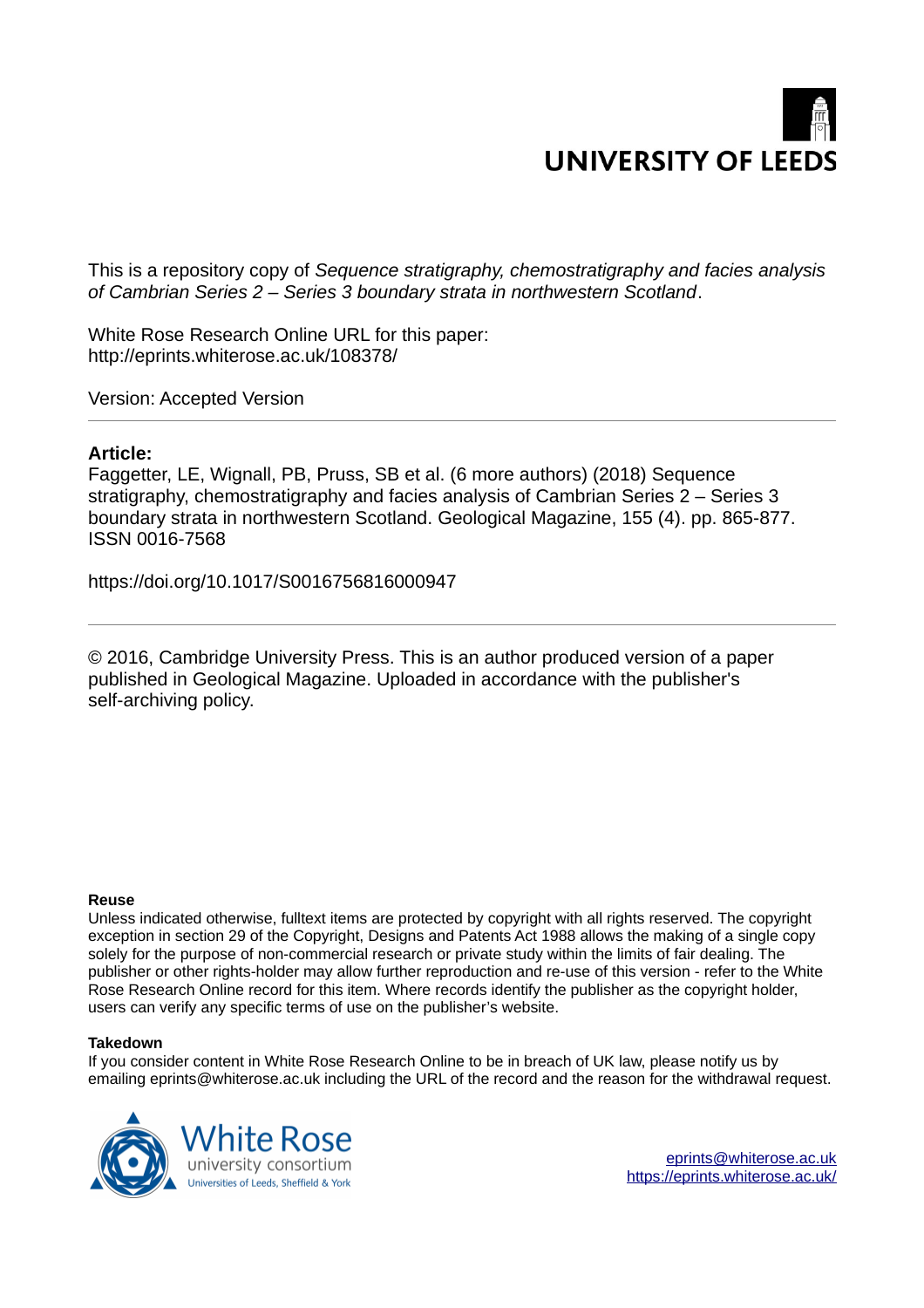- **Sequence stratigraphy, chemostratigraphy and facies analysis of Cambrian**
- **Series 2 Series 3 boundary strata in northwestern Scotland**
- 

4 Original article

- 
- 6 Luke E. Faggetter <sup>1\*</sup>, Paul B. Wignall <sup>1</sup>, Sara B. Pruss <sup>2</sup>, Yadong Sun <sup>3,7</sup>, Robert J.
- 7 Raine <sup>4</sup>, Robert J. Newton <sup>1</sup>, Mike Widdowson <sup>5</sup>, Michael M. Joachimski <sup>3</sup>, Paul M.
- 8 Smith <sup>6</sup>
- 9 1 School of Earth and Environment, University of Leeds, Woodhouse Lane, Leeds,
- 10 LS2 9JT, United Kingdom; <sup>2</sup> Smith College, Department of Geosciences,
- 11 Northampton, Massachusetts 01063, USA; 3GeoZentrum Nordbayern, Universität
- 12 Erlangen-Nürnberg, Schlossgarten 5, 91054 Erlangen, Germany; <sup>4</sup> Geological
- Survey of Northern Ireland, Dundonald House, Upper Newtownards Road,
- 14 Ballymiscaw, Belfast, BT4 3SB, United Kingdom; <sup>5</sup> Department of Geography, Earth
- and Environmental Sciences (GEES), University of Hull, Hull HU6 7RX, United
- 16 Kingdom; <sup>6</sup>Oxford University Museum of Natural History, Parks Road, Oxford, OX1
- 17 3PW, United Kingdom;<sup>7</sup> State Key Laboratory of Geobiology and Environmental
- Geology, China University of Geosciences, Wuhan, 430074, P.R. China.
- Short title: Cambrian stratigraphy of northwest Scotland.
- 
- 21 \*Corresponding author: Luke Faggetter, email: ee08lef@leeds.ac.uk
- 

# **Abstract**

- Globally, the Series 2 Series 3 boundary of the Cambrian coincides with a major carbon isotope excursion, sea-level changes and trilobite extinctions. Here we
- examine the sedimentology, sequence stratigraphy and carbon isotope record of this
- interval in the Cambrian strata (Durness Group) of NW Scotland. Carbonate carbon
- isotope data from the lower part of the Durness Group (Ghrudaidh Formation) show
- that the shallow-marine, Laurentian margin carbonates record two linked sea-level
- and carbon isotopic events. Whilst the carbon isotope excursions are not as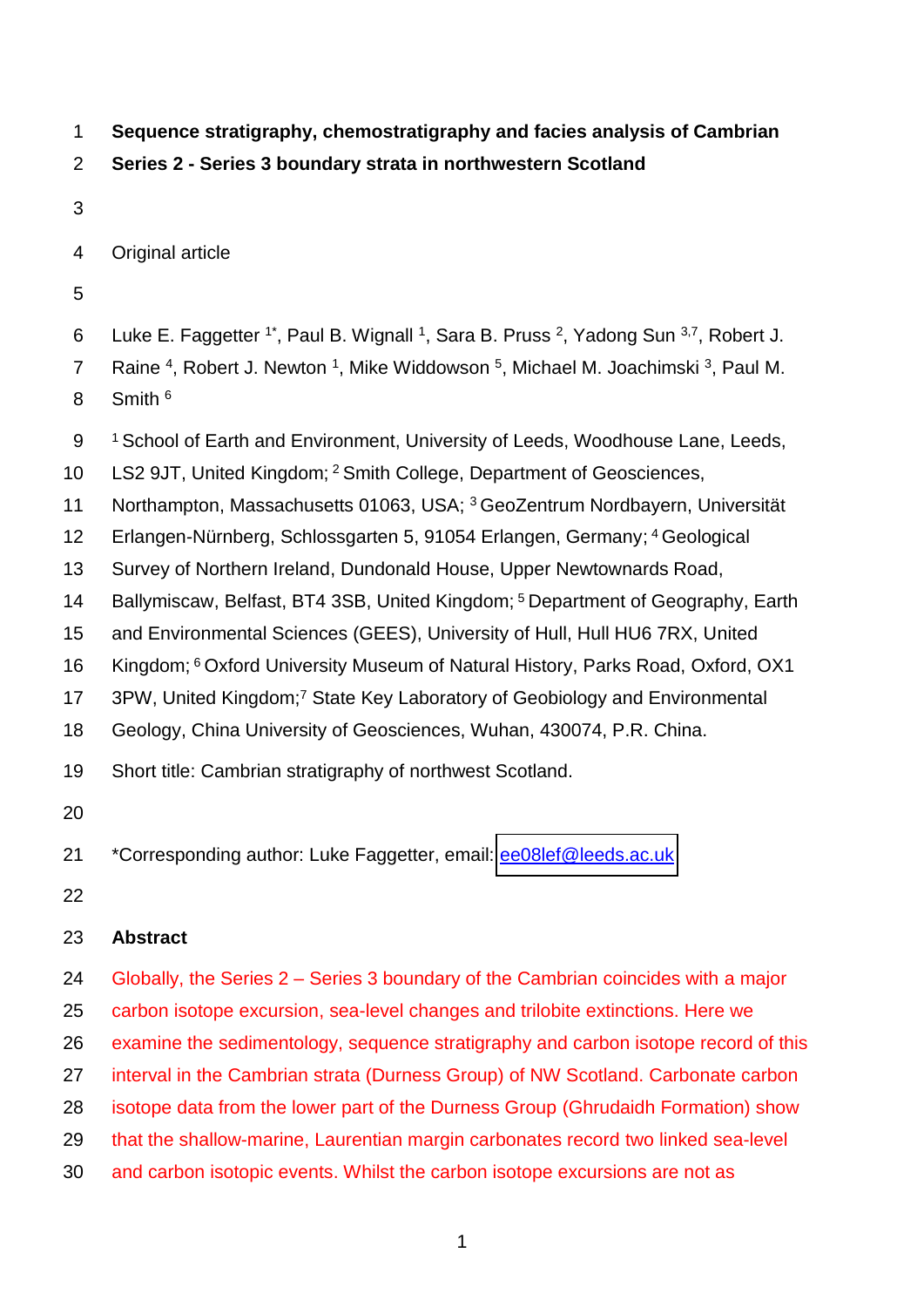| 31 | pronounced as those expressed elsewhere, correlation with global records (Sauk I/II) |
|----|--------------------------------------------------------------------------------------|
| 32 | boundary and Olenellus biostratigraphic constraint) identifies them as representing  |
| 33 | the local expression of ROECE and DICE. The upper part of the ROECE is recorded      |
| 34 | in the basal Ghrudaidh Formation whilst DICE is seen around 30 m above the base      |
| 35 | of this unit. Both carbon isotope excursions co-occur with surfaces interpreted to   |
| 36 | record regressive-transgressive events that produced amalgamated sequence            |
| 37 | boundaries and ravinement/flooding surfaces overlain by conglomerates of reworked    |
| 38 | intraclasts. The ROECE has been linked with redlichiid and olenellid trilobite       |
| 39 | extinctions but in NW Scotland, Olenellus is found after the negative peak of the    |
| 40 | carbon isotope excursion but before sequence boundary formation.                     |
| 41 |                                                                                      |
| 42 | Keywords: Durness Group, ROECE, DICE, trilobite extinction, Scotland                 |
| 43 |                                                                                      |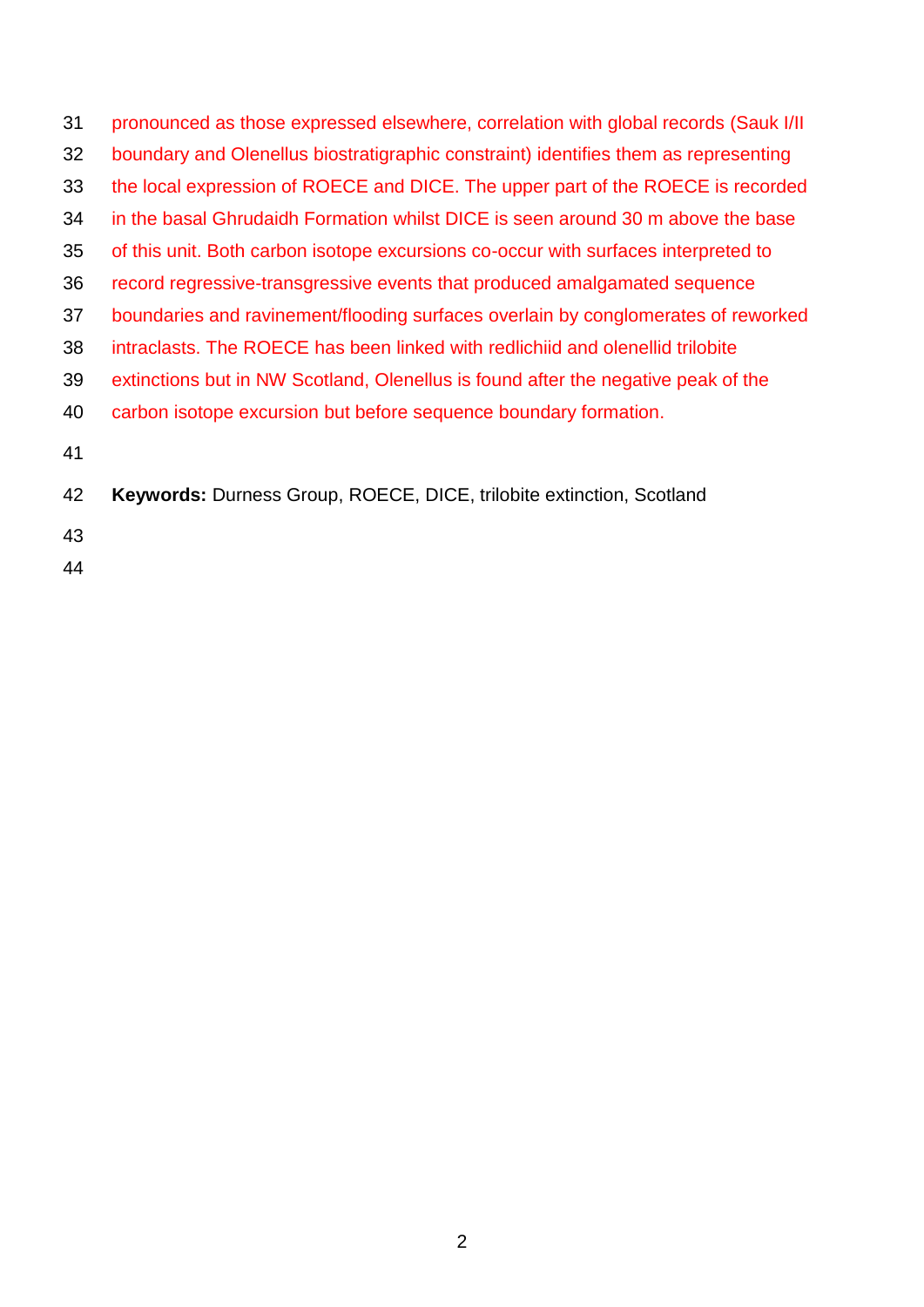#### **1. Introduction**

 The Series 2–Series 3 transition in the Cambrian Period coincides with the first biotic crisis of the Phanerozoic, which saw major losses amongst the archaeocyathid sponges and two major trilobite groups, the redlichiids and olenellids (Palmer, 1998; Zhu et al. 2004; Zhu, Babcock & Peng, 2006; Guo et al. 2010; Fan, Deng & Zhang, 2011; Wang et al. 2011; Zhang et al. 2013; Ishikawa et al. 2014). Around the same time, a series of major carbon isotope oscillations have been 52 recorded including a major negative  $\delta^{13}$ C excursion thought to coincide with the trilobite extinctions (Montañez et al. 2000; Zhu et al. 2004; Zhu, Babcock & Peng, 2006; Wang et al. 2011; Peng, Babcock & Cooper, 2012). The event has therefore been termed the Redlichiid-Olenellid Extinction Carbon Isotope Excursion (ROECE) (Zhu et al. 2004; Zhu, Babcock & Peng, 2006; Alvaro et al. 2008; Guo et al. 2010; Fan, Deng & Zhang, 2011; Wang et al. 2011). The ROECE is also contemporaneous with a major regression-transgression

 couplet responsible for the boundary between the Sauk I and Sauk II supersequences of the Laurentian continent (Sloss, 1963; Palmer & James, 1980; Mckie, 1993; Raine & Smith, 2012). However, this sea-level change does not have an expression outside of Laurentia and, thus, has no apparent effect in Gondwana (Pratt & Bordonaro, 2014) or South China (Zhu et al. 2004). In contrast, its Laurentian expression is a major hiatus in shelf locations whilst down-dip a thick lowstand package is seen, such as the Hawke Bay Formation of Newfoundland – the regression has therefore been referred to as the 'Hawke Bay event' (Palmer & James, 1980).

 The relationship between extinctions, sea-level change and C isotope excursions is a common theme in studies of environmental crises, but their interplay at this time in the Cambrian is unclear. Originally it was suggested that there were two crises: the Sinsk event (Zhuravlev & Wood, 1996), named after the widespread development of black shales in Siberia, which especially affected archaeocyathans; and a later, severe extinction of redlichiid and olenellid trilobites coinciding with the regressive Hawke Bay event (Palmer & James, 1980; Zhuravlev & Wood, 1996). However, others have also related this second crisis to the spread of anoxic waters and a negative shift of carbon isotope values (Zhu et al. 2004).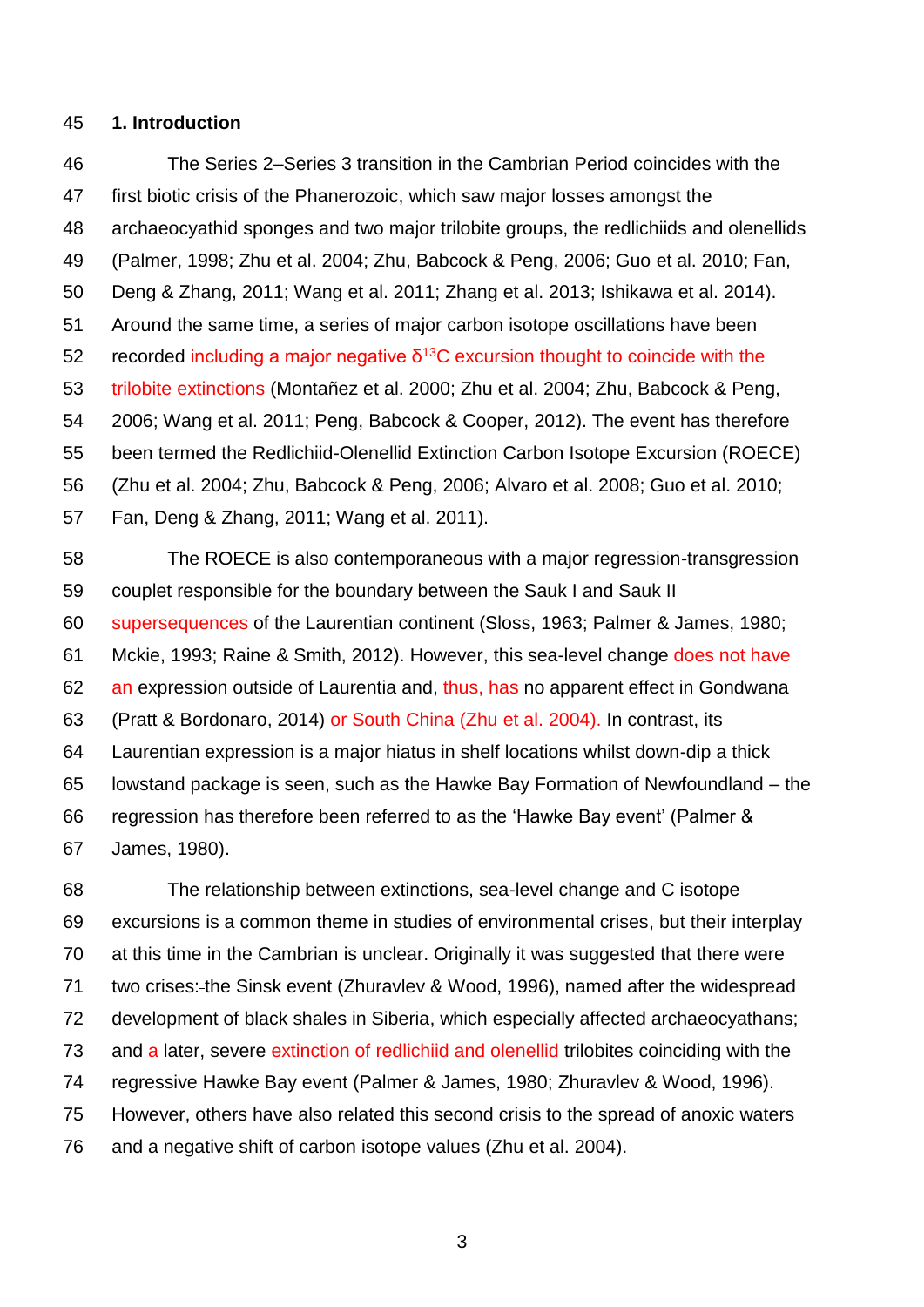The Cambrian carbonate carbon isotope record experienced multiple oscillations, and correlating these excursions provides potentially the best approach for intercontinental correlation (e.g. Maloof et al. 2010; Peng, Babcock & Cooper, 2012; Smith et al. 2015). At least two negative excursions occur in latest Cambrian Series 2, the Archaeocyathan Extinction Carbon isotope Excursion (AECE) (Brasier et al. 1994; Zhu, Babcock & Peng, 2006) and the ROECE. What remains unclear 83 about both of these isotopic events their relationship to the extinction events. For example, while it is well established that archaeocyathans suffer a major decline at 85 the Sinsk event (Zhuravlev & Wood 1996), their final disappearance remains unconstrained. In some instances, archaeocyathans are thought to extend closer to the Series2/Series 3 boundary (Perejón et al. 2012), with a few putative occurrences even known from Series 3 Cambrian (Debrenne et al. 1984). If the archaeocyathans persisted to the Series 2/Series 3 boundary, the ROECE event may well be coeval with the last occurrence of the archaeocyathans as well as that of the redlichiid and olenellid trilobites.

 In Series 3, the base of the Drumian Stage is defined by the first appearance datum (FAD) of the agnostid trilobite Ptychagnostus atavus which, in the Great Basin (USA), is associated with transgression and the Drumian negative carbon isotope excursion (DICE) (Babcock et al. 2004; 2007; Zhu et al. 2006; Howley and Jiang, 2010). The onset of the excursion commonly coincides with the FAD of P.atavus (Montañez et al. 2000; Babcock et al. 2007) and has an amplitude of around -3 ‰ in the Great Basin and Canadian Rockies (Montañez et al. 2000; Howley and Jiang, 2010). Elsewhere, however, the excursion is substantially less pronounced. Thus, in the carbonate record of South China (Wang et al. 2011) and the organic carbon 101 record of Sweden DICE is only ~1 ‰ (Ahlberg et al. 2009).

102 In order to further evaluate events around the Series 2–Series 3 boundary we have conducted a facies and sequence stratigraphical analysis of the transition between the An t-Sròn and Ghrudaidh formations in northwest Scotland (Fig. 1). Facies analysis of the Scottish strata shows a major lithological change at this level and recent sequence stratigraphic study has suggested that the formational 107 boundary also correlates with the Sauk I/Sauk II supersequence boundary of North America (Raine & Smith, 2012). To further aid correlation, and in an attempt to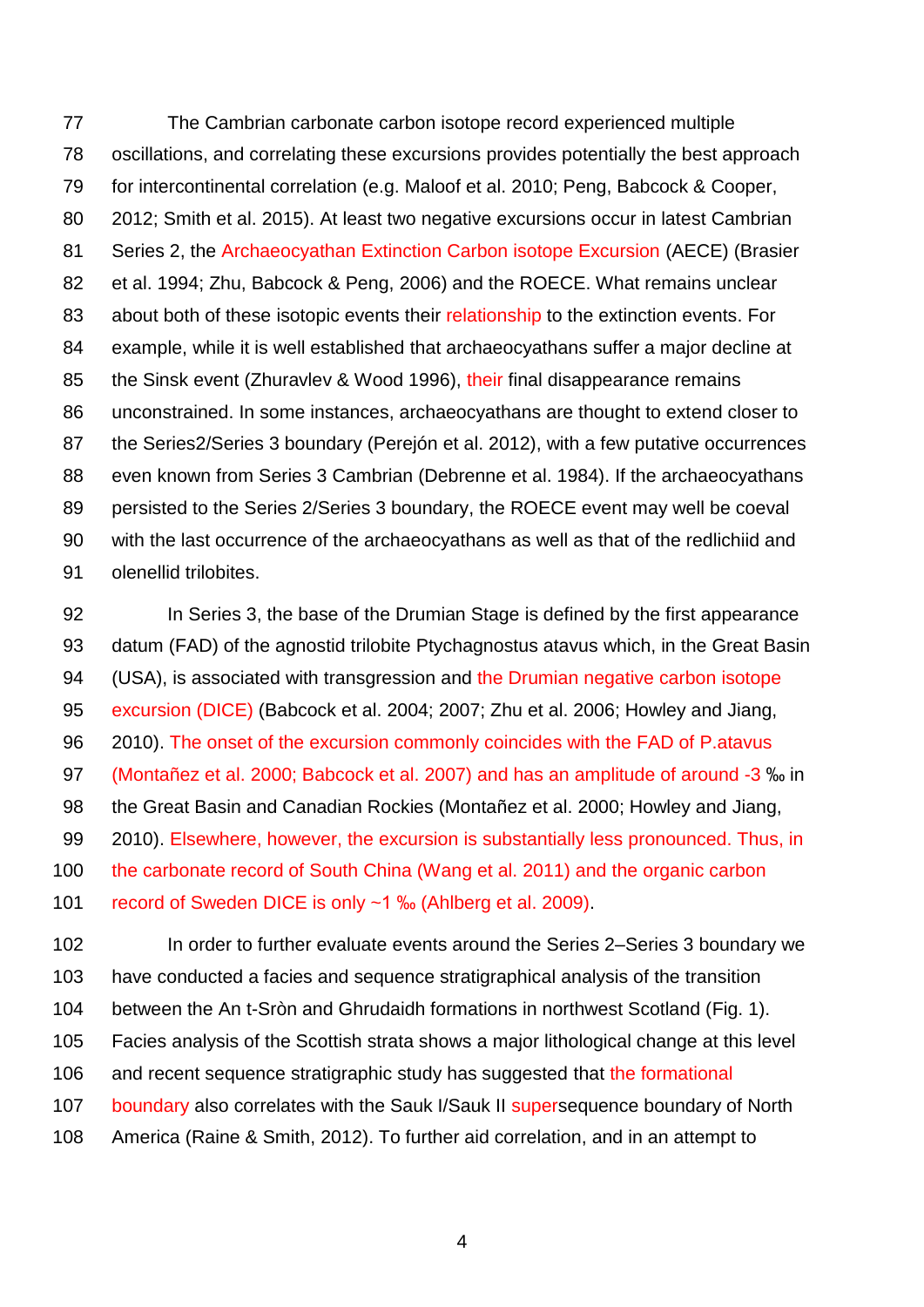109 identify the  $\delta^{13}$ C changes associated with ROECE and DICE, carbonate and organic 110 carbon isotope results are presented here.

## **2. Geological setting and study locations**

113 An almost continuous belt of Cambro-Ordovician rocks crop out along the Caledonian foreland within the Moine Thrust Zone of northwestern Scotland, from Loch Eriboll in the north to the Isle of Skye in the southwest (Fig. 1; Raine & Smith, 2012). These strata record deposition on the southeastern Laurentian margin and are characterised by the predominance of marine sandstones of the Ardvreck Group and limestones and dolostones of the Durness Group. The Salterella Grit Member of the An t-Sròn Formation forms the uppermost part of the Ardvreck Group and consists of Skolithos-bioturbated cross-stratified, quartz arenitic sandstones (McKie, 1989, 1990). The transition to the Ghrudaidh Formation of the Durness Group marks 122 the establishment of a thick succession of dolostone and limestone beds that formed 123 in a range of supratidal, peritidal and shallow marine carbonate platform deposits (Raine & Smith, 2012). Quartz sand grains persist for a few metres in the basal Ghrudaidh Formation but their disappearance at higher levels has been attributed to 126 an abrupt transgression causing the sediment hinterland to become far distant (Raine & Smith, 2012).

# **2.a. Loch Eriboll (58°28'56.64" N, 4°40'01.01" W)**

 A promontory on the western shore of Loch Eriboll is one of the few localities in NW Scotland in which the An t-Sròn, Ghrudaidh and the lower portion of the Eilean Dubh formations are well exposed without a significant tectonic break (Raine & Smith, 2012). The outcrop spans the upper Pipe Rock Member of the Eriboll Formation through the Fucoid and Salterella Grit members, and the Ghrudaidh Formation to a level above its boundary with the Eilean Dubh Formation.

# **2.b. Ardvreck Castle (58°10'12.51" N, 4°59'55.00" W)**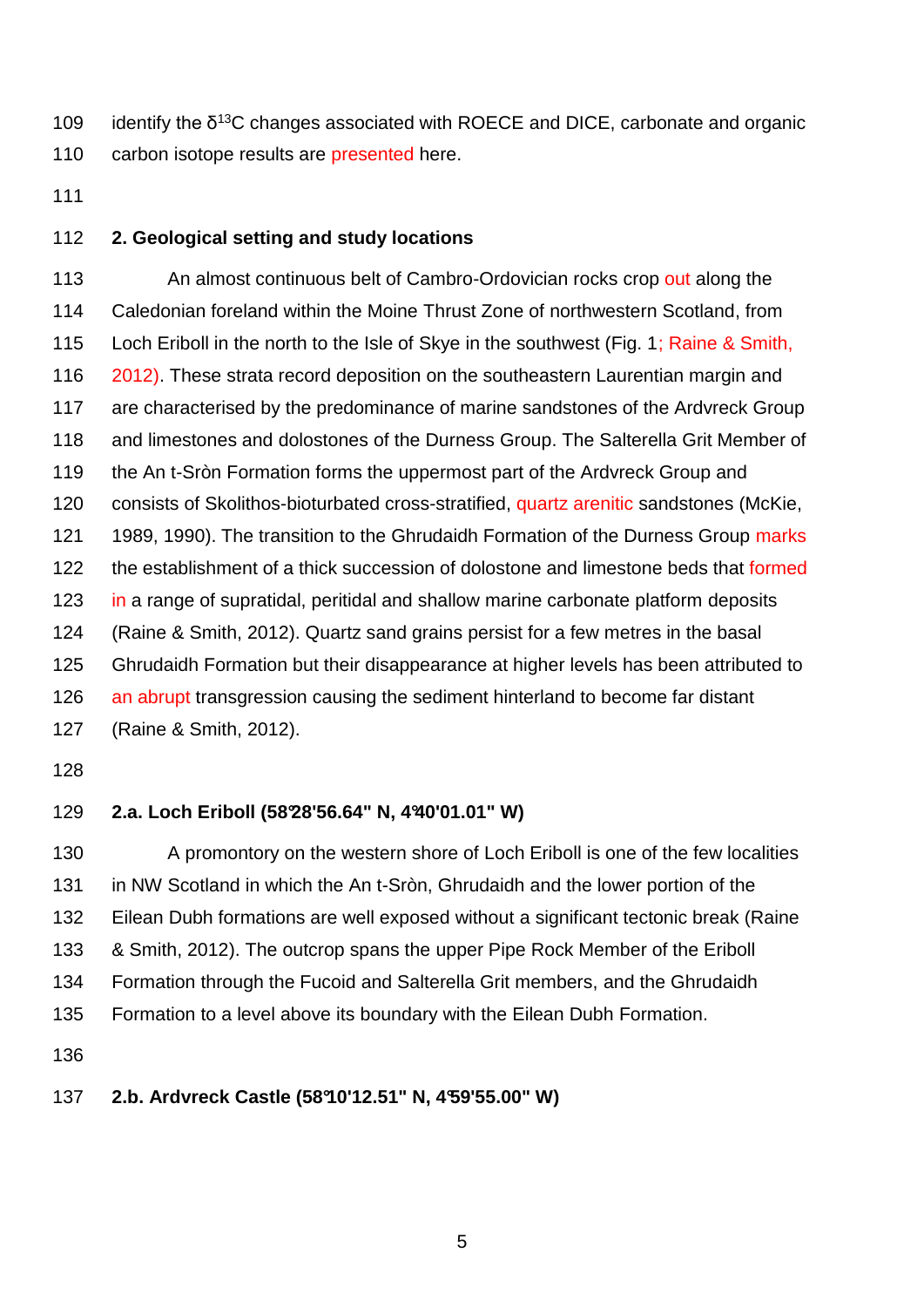138 A road cutting along the eastern shore of Loch Assynt exposes the upper sections of the Salterella Grit Member, and the transition into the lowest beds of the Ghrudaidh Formation.

## **3. Methods**

 Detailed sedimentary logging and sample collection was conducted at Loch 144 Eriboll through a 52 m-thick section of siliciclastic and carbonate rocks of the Ardvreck and Durness groups. At Ardvreck Castle, a 10 m section spanning the same boundary was also logged. Bed numbers were allocated, and field observations and petrographical analyses were used for lithofacies and fossil identification. SEM analysis (secondary and backscattered imaging and EDX elemental mapping) was undertaken to examine more detailed petrographic features including the nature of the pyrite content.

151 The  $\delta^{13}C_{\text{carb}}$  and  $\delta^{18}O_{\text{carb}}$  were analysed at the GeoZentrum Nordbayern of the FAU Erlangen-Nürnberg, Germany. Carbonate powders were reacted with 100% 153 phosphoric acid at 70°C using a Gasbench II connected to a ThermoFisher Delta V Plus mass spectrometer. All values are reported in per mil relative to V-PDB by 155 assigning  $\delta^{13}C$  and  $\delta^{18}O$  values of +1.95 and -2.20‰ to international standard NBS19 and -46.6 and -26.4‰ to international standard LSVEC, respectively. Reproducibility monitored by replicate analyses of laboratory standards calibrated to 158 NBS19 and LSVEC was  $\pm 0.07$  (1 sd) for  $\delta^{13}$ C and  $\pm$  0.05 (1 sd) for  $\delta^{18}$ O.

## **4. Facies Analysis**

## **4.a. Loch Eriboll**

4.a.1. Salterella Grit Member

 The 11 m-thick Salterella Grit Member consists of beds of medium-grained, cross-bedded and planar and parallel laminated quartz arenites together with strongly bioturbated quartz arenites ('pipe rock') with abundant Skolithos burrows (Fig. 2). The cross-sets are stacked on low-angle bounding surfaces and in some beds the intensity of Skolithos burrows is sufficient to obliterate the bedding especially in uppermost levels where the abundance of Salterella also increases.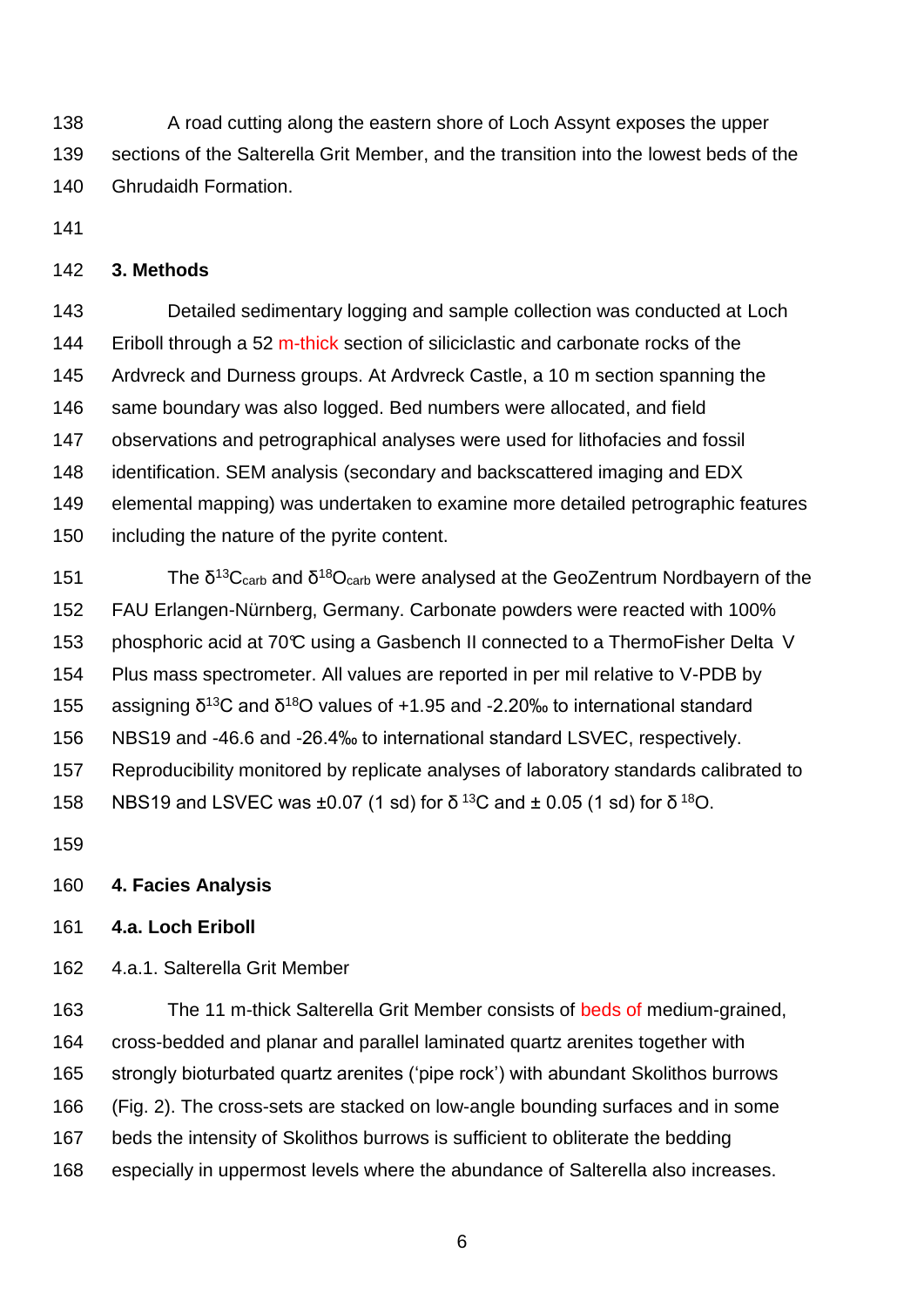Petrographic examination shows the original quartz grains are well sorted and range

170 from well-rounded to sub-rounded (Fig. 3 G, H). Also present are thin interbeds of

laminated mudstones and fine siltstones that display a cleavage. The contact

between these finer beds and overlying sandstone beds commonly display small

- gutter casts.
- 

# 4.a.2. Ghrudaidh Formation

 The Ghrudaidh Formation consists of massive, burrow-mottled and well- bedded dolomite beds that frequently display small vugs. The vugs have been interpreted to record the former presence of gypsum and anhydrite (Raine & Smith, 2012), although they are now partly-filled with dolomite rhombs. In the absence of evaporitic pseudomorphs in the vugs, it is also feasible that these features are a remnant of volume reduction during dolomitization. Finely laminated white and dark 182 grey dolomite is also present notably around 27 m above the base of the formation. 183 Toward the top of the section is a  $\sim$ 1 m-thick (bed LE23), oolitic grainstone bed, a rare coarse-grained horizon. In thin section the majority of the dolomite beds consist of a mosaic of interlocking dolomite rhombs of silt to sand grade, which have mostly obliterated primary depositional fabrics. Thus, even apparently fine-grained, laminated dolomites seen in the field are found to be dolosparites when seen in thin section.

 Salterella is the only identifiable fossil in this section of the Ghrudaidh Formation although other shell hash is also present (e.g. in LE9). The common burrows are mostly Planolites but there are also some branching Thalassinoides-like trace fossils.

193 The base of the Ghrudaidh Formation is taken at the sharp base of bed LE6 that marks the first appearance of carbonate. It is a dark, pyritic dolomite bed containing carbonate nodules, which in turn is succeeded by cleaved, pyritic, vuggy dolomite with Salterella and echinoderm fragments. SEM analysis of samples from LE6 reveals common pyrite microcrystal agglomerations (≤10 µm), scattered 198 microcrystals and rare pyrite framboids that range in size from 5 um to 25 um diameter. A sample from the uppermost 8 cm of LE6 also revealed the presence of 200 abundant tiny halite cubes, around 10 um in diameter (Fig. 3, E, F; Fig. 5).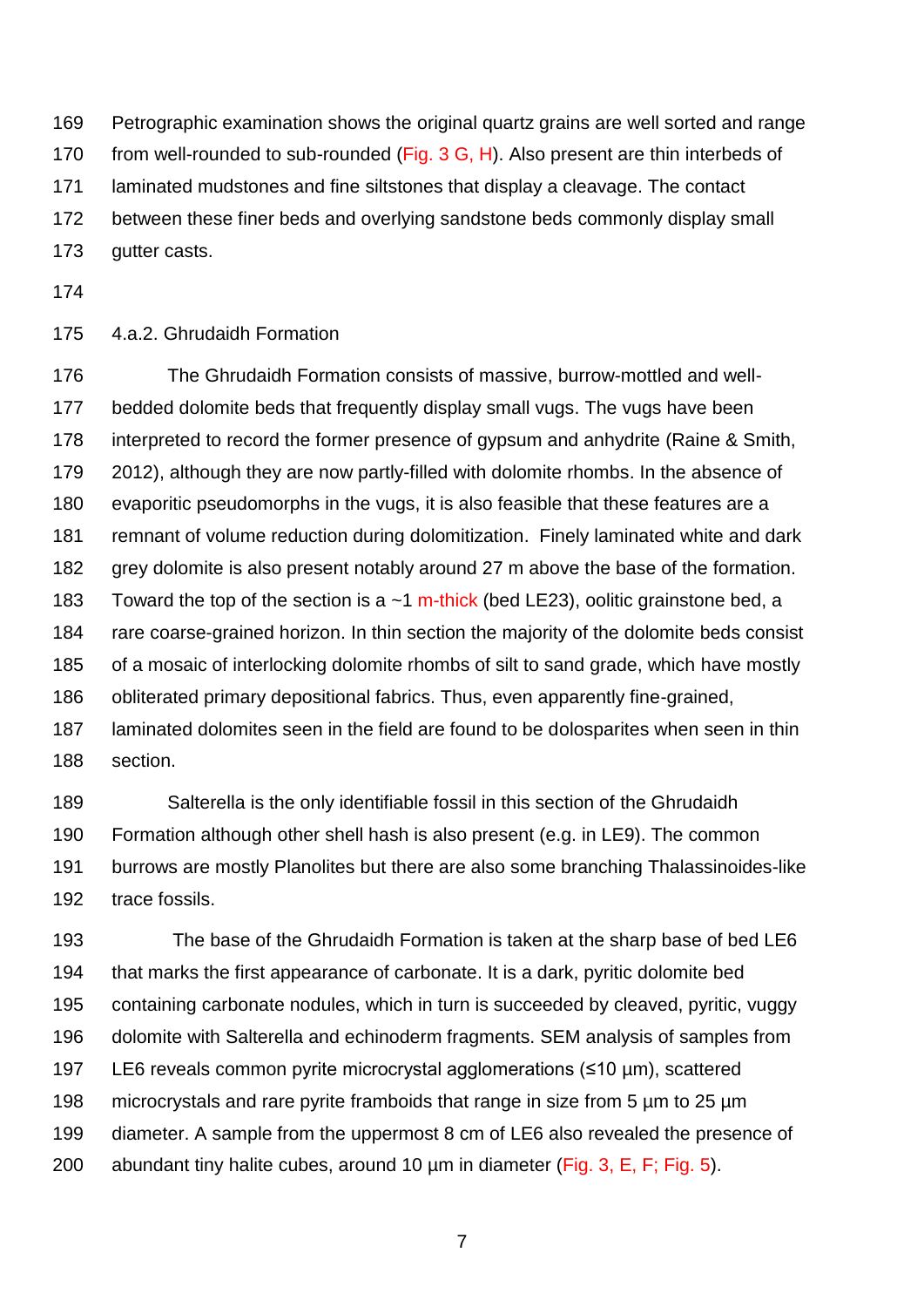Bed LE7 is a microconglomerate bed that sits on a sharp, slightly erosive base. It grades upwards into a dolomite with common well-rounded, quartz sand grains. The well-rounded lithoclasts are up to 1 cm in diameter and consist of dolosparite. Another rudaceous horizon occurs ~25 m above the base of the 205 Ghrudaidh Formation (LE17) where three thin (<10 cm-thick) erosive-based microconglomerates occur. The well-rounded equant pebbles are up to 1 cm in 207 diameter and are composed of biomicrite (Fig. B). This clast lithology is not seen in the underlying beds, which are recrystallized dolostones (although they appear finer-grained and laminated in the field).

## **4.b. Ardvreck Castle**

4.b.1. Salterella Grit Member

 Like the strata in the Loch Eriboll section, the upper Salterella Grit Member at Ardvreck Castle is dominated by quartz arenite beds with trough cross sets and abundant Skolithos burrows.

4.b.2. Ghrudaidh Formation:

 The contact between the Salterella Grit and Ghrudaidh Formation is sharp and is overlain by a bed (AC3) consisting in equal amounts of well-rounded quartz 220 grains and sparry dolomite that grades upward into less quartz-rich dolomite (AC4). This basal 1 m of the Ghrudaidh Formation is a transitional lithology that sees a decline in siliciclastic content and a transition to the pure dolomites that form the remainder of the formation. SEM examination reveals no halite crystals in these beds. The quartz-sand-bearing dolomite beds are sharply truncated by a thin microconglomerate (bed AC5) composed of small (~ 5 mm), well-rounded pebbles of dolomite in a matrix dominated by well-rounded quartz grains. The succeeding Ghrudaidh strata are dominated by beds of vuggy, burrowed, massive dolomite that dominate the remainder of the Formation.

**4.c. Interpretation**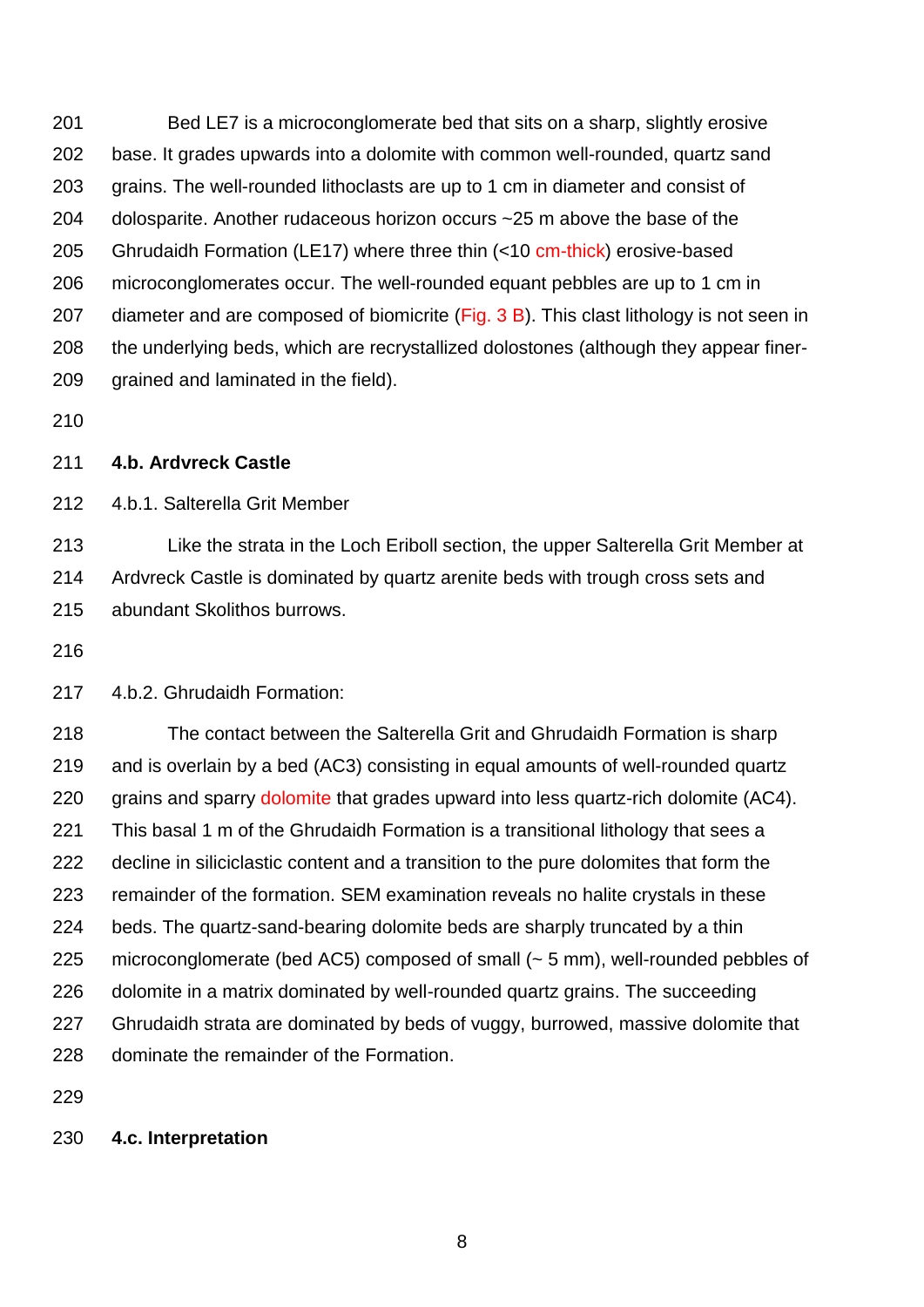The Salterella Grit Member has been interpreted to be a tidal sandbank facies formed during a shallowing phase of deposition (McKie 1990, 1993). Conditions alternated between periods influenced by strong tidal currents and more quiescent intervals when intense burrowing occurred. The subsequent sharp transition to the fine-grained strata at the base of the Ghrudaidh Formation at Loch Eriboll indicates a considerable decrease in depositional energy. This observation, combined with the abundant occurrence of halite and small pyrite framboids at Loch Eriboll, suggests a restricted, evaporitic lagoonal setting and low oxygen conditions. The persistence of the well-rounded quartz grains that dominate the Salterella Grit Member, in these basal beds of the Ghrudaidh Formation, shows that the source terrain (probably aeolian dunes on the adjacent Laurentian craton) was still nearby.

 The basal Ghrudaidh strata at Ardvreck Castle differs from that at Loch Eriboll because it has a higher proportion of quartz grains and lacks evidence (such as pyrite framboids and halite) for lagoonal deposition. It is possible that this is an intertidal facies developed immediately adjacent to aeolian dunes. However, contrasting facies are seen 0.9 km to the north of the Ardvreck locality at Lochan Feòir (NC 2367 2520), where very thinly bedded, black dolomitic mudstones containing abundant Salterella and articulated Olenellus aff. reticulatus Peach occur in the basal Ghrudaidh Formation (Huselbee & Thomas, 1998). The Lochan Feòir 250 strata are similar to those found at Loch Eriboll suggesting that high energy and low energy strata show rapid lateral changes.

 The sharp truncation of the basal Ghrudaidh lagoonal/intertidal facies by a microconglomerate at both study locations is interpreted to record the passage of a zone of erosion (see sequence stratigraphic discussion below) and heralded the establishment of persistently well-oxygenated conditions, as shown by the 256 bioturbation and shelly fossils in the overlying fine-grained dolostones (now mostly recrystallized). The gradual loss of rounded quartz grains upsection indicates an increasingly more distant source terrain (Raine & Smith, 2012). The low-energy conditions were occasionally punctuated by much higher energy conditions recorded by the rare oolitic strata. The frequent vuggy appearance of the strata suggests replacement of secondary evaporites as a result of concentrated pore-fluid brines. The elevated salinity is interpreted to have occurred late in deposition of the Ghrudaidh Formation.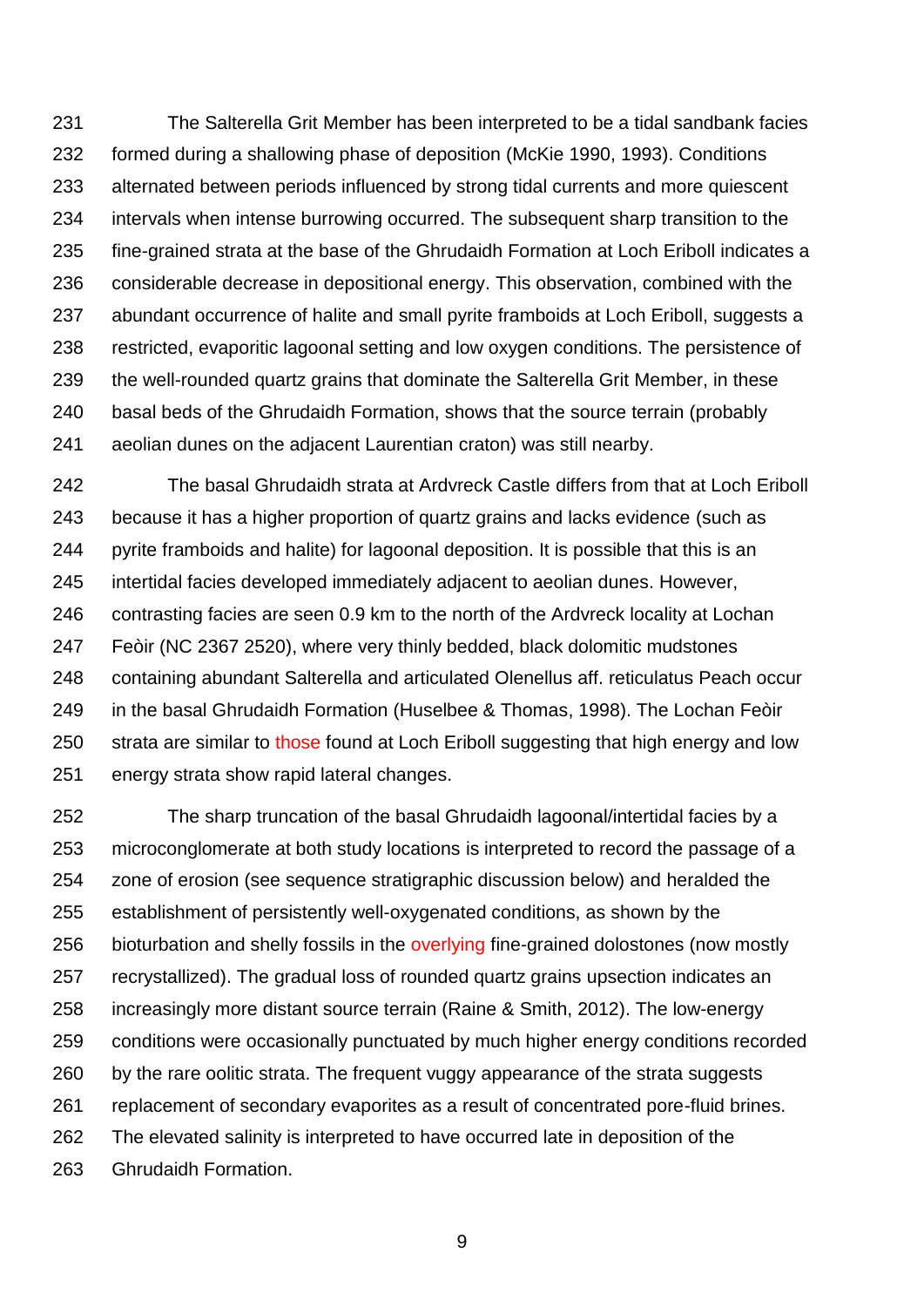264 The bedset LE16-18 records a shift in conditions as the intensely burrowed 265 strata is replaced by laminated dolomites and then a thin, erosive-based 266 microconglomerate. This succession is similar to the strata that are seen at the base 267 of the Ghrudaidh Formation where lagoonal beds were truncated during 268 transgression.

269

## 270 **5. Chemostratigraphy**

271 This study presents the first  $\delta^{13}$ C and  $\delta^{18}$ O chemostratigraphic data for the 272 Durness Group. A total of 20 samples from Ardvreck Castle were analysed, of which 273 two samples from the Salterella Grit had insufficient carbonate content to vield a 274 signal. In addition 40 samples from Loch Eriboll were analysed, and three were 275 found to be too carbonate poor to yield a reliable value.

276 At Loch Eriboll, the lowest  $\delta^{13}C_{\text{carb}}$  value is returned from the Salterella Grit 277 Member, sample AS46 with a TIC of 4.5 wt % returned from Salterella shells. 278 Although this is found in a sandstone we interpret the organic source of the 279 carbonate to represent an original environmental signal. Above this  $\delta^{13}C_{\text{carb}}$  values of 280 -3.0 % occur in the silty dolomites immediately above at the base of the Ghrudaidh 281 Formation (Fig. 5). These were followed by an increase in the overlying 10 m 282 culminating in peak positive values of -0.4 ‰ before a decline to a broad lowpoint of 283 -2 ‰ around 30 m above the base of the formation. The curve then swings to 284 heavier values of -0.6‰ and then falls to -1.6‰ at the top of the Loch Eriboll section. 285 The shorter Ardvreck Castle  $\delta^{13}$ C<sub>carb</sub> record (Fig. 5) shows a rapid increase across 286 the Salterella Grit/Ghrudaidh boundary to a positive peak 2 m above before 287 declining. The two lowest values measured from the Salterella Grit Member at the 288 base of the section come from sandstones in which the main carbonate content is 289 the shells of Salterella (carbonate content ranges from 1 to 7 wt %, see data table). 290 The positive hump of  $\delta^{13}C_{\text{carb}}$  values seen at both location and is considered to 291 record the same chemostratigraphic event. However, at Ardvreck Castle this 292 excursion occurs over a shorter interval (Fig. 5), an observation we attribute to a 293 more condensed section at this location.

294 180 180 180 The  $\delta^{18}O_{\text{carb}}$  values at both the Loch Eriboll and Ardvreck Castle locations 295 show slight covariance with  $\delta^{13}C_{\text{carb}}$  values only in samples taken from the Salterella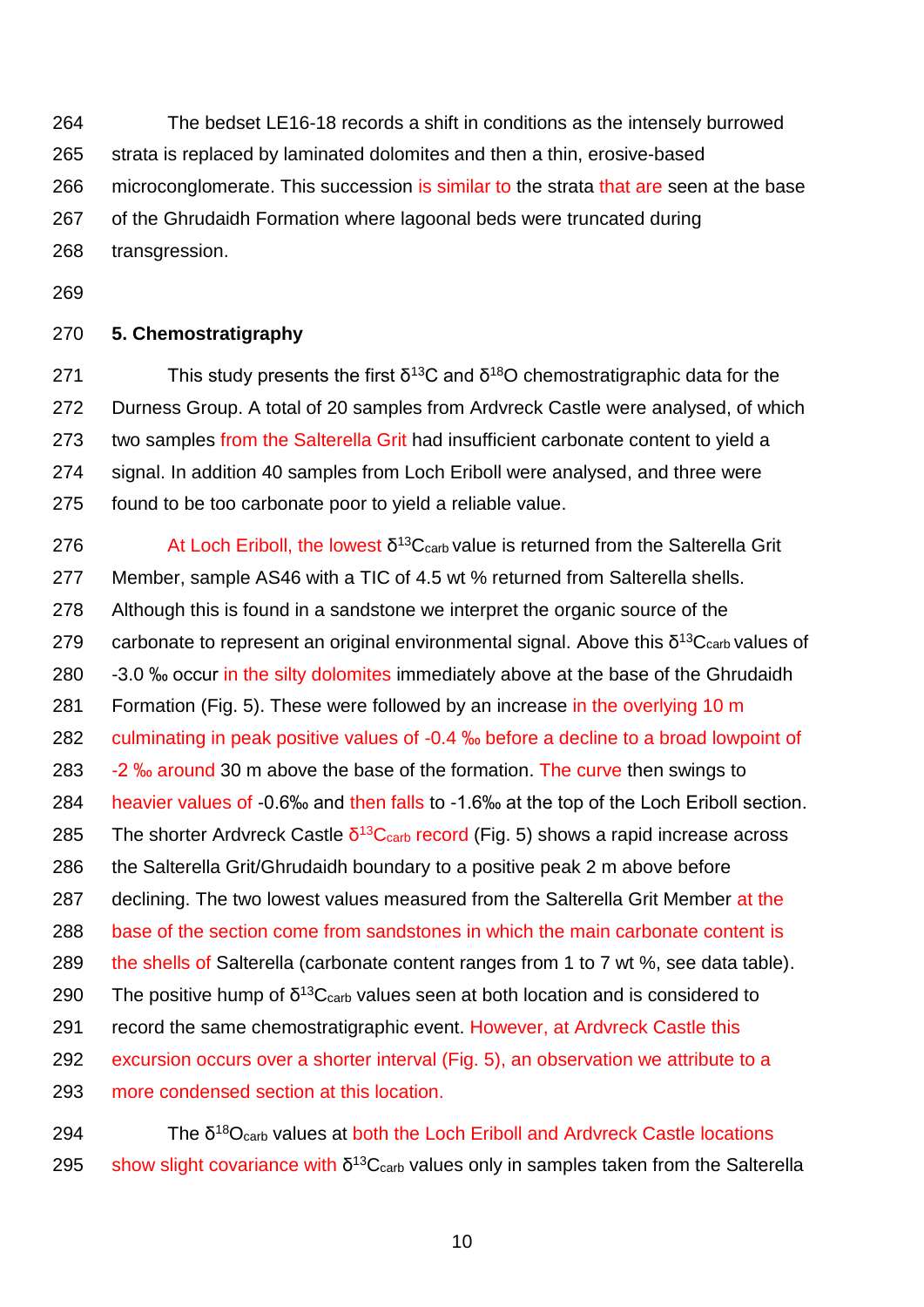296 Grit Member (Fig. 5 inset). The two lightest  $\delta^{18}O_{\text{carb}}$  values that also correspond with 297 the lightest  $\delta$ <sup>13</sup>C<sub>carb</sub> values (Fig. 3) are from the sandstones of the Salterella Grit at Ardvreck Castle (see data table). In this member the main source of carbonate are the shells of Salterella and the carbonate content is significant enough (1-8 wt% TIC) to measure a carbonate carbon isotope signal. Whilst it is possible that this slight covariation is a reflection of an early diagenetic signal, at Loch Eriboll the strong 302 similarity between Salterella Grit  $\delta$ <sup>13</sup>C<sub>carb</sub> values (-2.98‰) and basal Ghrudaidh Formation values (-2.84‰) suggests that the Salterella Grit lowest data point at Loch Eriboll is in accordance with a reliable primary isotopic signal from the Ghrudiadh 305 Formation. This observation suggests that  $\delta^{13}C_{\text{carb}}$  values have not been affected by significant diagenesis and that the returning limb of ROECE recorded within the Salterella Grit and immediately above in the Ghrudaidh Formation is a primary record of oceanic carbon isotope fluctuations.

309 13Corg record we obtained (Table 1) shows frequent oscillations with no 310 consistent trends between the sections nor any similarity with the  $\delta^{13}C_{\text{carb}}$  curve. This 311 variability probably relates to the extremely low total organic carbon values (mostly < 0.5 %) and the likelihood that values are influenced by factors such as reworked, detrital organic carbon.

#### 314 Interpretation

315 Global oscillations in the Cambrian  $\delta^{13}$ C<sub>carb</sub> record include the ROECE, a major negative excursion developed around the Series 2/3 boundary during which values drop to -4‰ followed by a rapid recovery to heavier values (Montañez et al. 2000; Guo et al. 2010). From the Scottish data, we interpret the abrupt rise of  $\delta^{13}$ C<sub>carb</sub> at the base of the Ghrudaidh Formation to record this recovery phase. The amplitude of ROECE varies considerably between regions. Laurentian values are around 4.5 ‰, in China it can reach 7 ‰ but in Siberia it is only 1.5 ‰ (Wang et al. 2011). In Scotland the excursion is 3 ‰ but this is likely not the full amplitude because the lowpoint of the curve is not recorded in the carbonate-free clastic sediments of the lower Salterella Grit.

325 The oscillations of  $\delta^{13}C_{\text{carb}}$  values within the higher levels of the Ghrudaidh Formation (only studied at Loch Eriboll) can be closely matched with the global curve 327 (Fig. 6) and they suggest that the prolonged lowpoint of values  $\sim$  30 m above the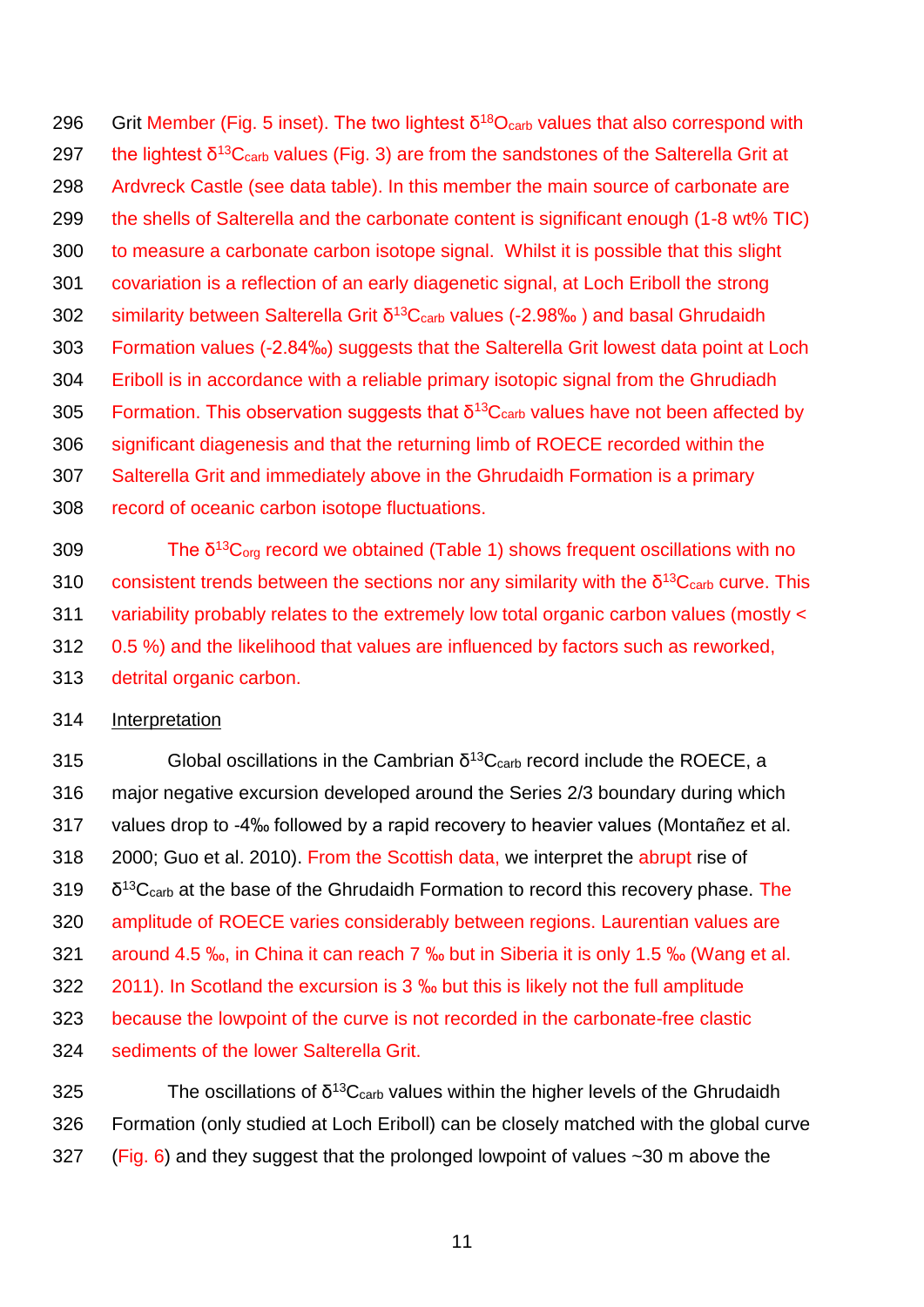base of the Ghrudaidh Formation (beds LE 16-18) could be DICE, an excursion that marks the Stage 5-Drumian stage age. As with ROECE, DICE varies considerably in magnitude. In South China it ranges from 1.0 to 2.5 ‰ but in the Great Basin of the western United States it is present as a 3.5 ‰ negative excursion (Zhu et al. 2004; Howley & Jiang 2010). The larger values in the USA may reflect the exacerbation of the excursion by regional factors such as upwelling of deep oceanic waters and/or erosion from newly uplifted mountains (Howley & Jiang, 2010). The amplitude of DICE in Scotland is towards the lower end of this reported range, with a magnitude 336 of  $~1\%$ .

 Our chemostratigraphic age assignment for the Ghrudaidh Formation is also supported by the modest biostratigraphic data that is available. The single Olenellus reported from basal beds of the Ghrudaidh Formation (Huselbee & Thomas 1998), 340 indicates a late Series 2 age. The presence of Salterella up to 10 m above the base of the formation also indicates a Series 2 age (Fritz & Yochelson, 1988; Wright & Knight, 1995). No other biostratigraphically useful fossils occur but Wright & Knight (1995) argued that the higher levels of the Ghrudaidh Formation correlated with the Bridge Cove Member of the March Point Formation in western Newfoundland. This age assignment places the Scottish strata above the 10 m level in our logs within the early part of Series 3. This is in agreement with our recognition of DICE 30 m above the base of the Ghrudaidh Formation at Loch Eriboll.

#### **6. Sequence stratigraphy**

 The sequence stratigraphy of the Cambro-Ordovician succession of northwest Scotland was discussed by Raine & Smith (2012) who placed the boundary between Sloss's (1963) Sauk I and Sauk II supersequences at the An t-Sròn/Ghrudaidh 352 formational boundary. In North America, this supersequence boundary is a major hiatal surface that formed during the Hawke Bay Event (Wright & Knight, 1995), but it is not clearly manifested outside of Laurentia (e.g. Alvaro & Debrenne, 2010; Pratt & Bordonaro, 2014). Northwest Scotland lay on the Laurentian margin and so this shallow-water setting might be expected to show a well-developed sequence boundary. However, the effect of the Hawke Bay event was surprisingly subdued. The formational boundary marks the culmination of prolonged shallowing and sees the transition from open, inner shelf conditions of the uppermost Salterella Grit to the restricted, lagoonal and intertidal facies of the basal Ghrudaidh Formation. This base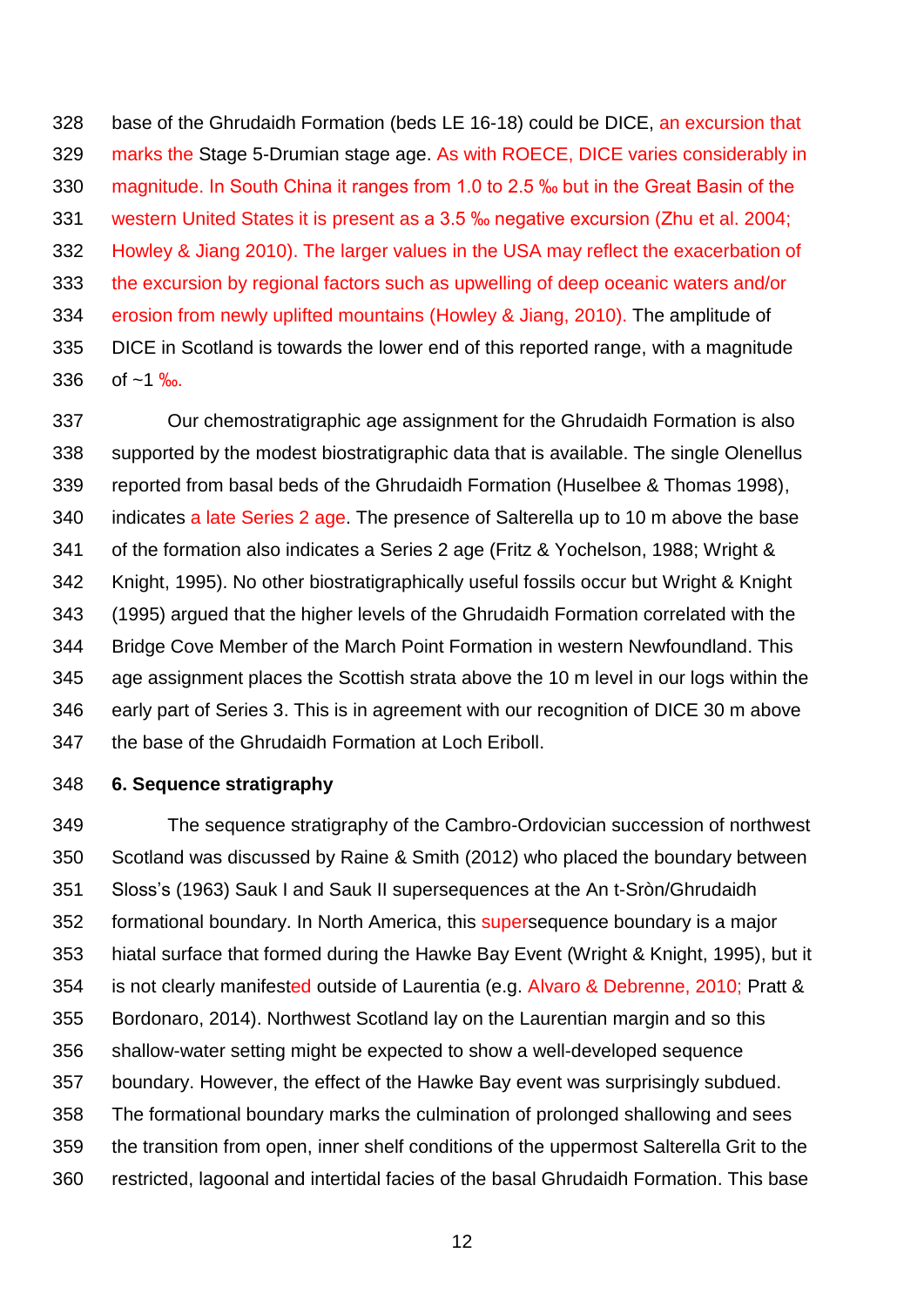level shift, from inner shelf to lagoon, is probably no more than 10 m. A few metres higher a ravinement surface marks the onset of flooding and modest deepening: again base-level changes are only of the order of a few metres. There are two options for the placement of a sequence boundary in this succession. The first would place it at the formational contact. This would imply that the overlying lagoonal/intertidal facies are a thin development of a lowstand systems tract with its top boundary being an initial flooding (ravinement) surface. The second option would 368 consider the ravinement surface to be amalgamated with a sequence boundary and with the formational boundary only recording a facies change. Given the overall inner platform setting of the Scottish outcrops it is perhaps unlikely that any lowstand strata would be developed, because such sediment packages are typically found 372 distally in offshore/shelf margin locations. Therefore we consider the second option to be the most probable. Thus the sequence boundary is developed low in the Ghrudaidh Formation and not at its base. It is likely to record a major hiatus. The halite crystals developed immediately below the surface at Loch Eriboll may have grown during this non-depositional episode in a supratidal setting. The succeeding 20 m-thick succession of dolomicrites do not record major facies changes but the 378 significant up-section decline of terrigenous material suggests continued transgression and flooding of the hinterland.

380 The next major facies change is centred on another thin microconglomerate (bed LE17). It is similar to the lower examples, and is also interpreted to have formed during ravinement. By comparison with the basal Ghrudaidh Formation, the finely laminated strata that underlie this bed (LE16) may be highstand lagoonal facies. Thus, this succession of Beds (LE16 - 18), chemostratigraphically correlated with the Stage 5-Drumian boundary, probably records the regressive-transgressive couplet seen elsewhere in the world at this level (e.g. Montañez et al. 1996; Babcock et al. 2004; Alvaro et al. 2013).

## **7. Conclusions**

 The NW Scotland sections reveal a clear sequence of events across the Series 2– Series 3 boundary and help evaluate some of the cause-and-effect relationships of this dynamic interval.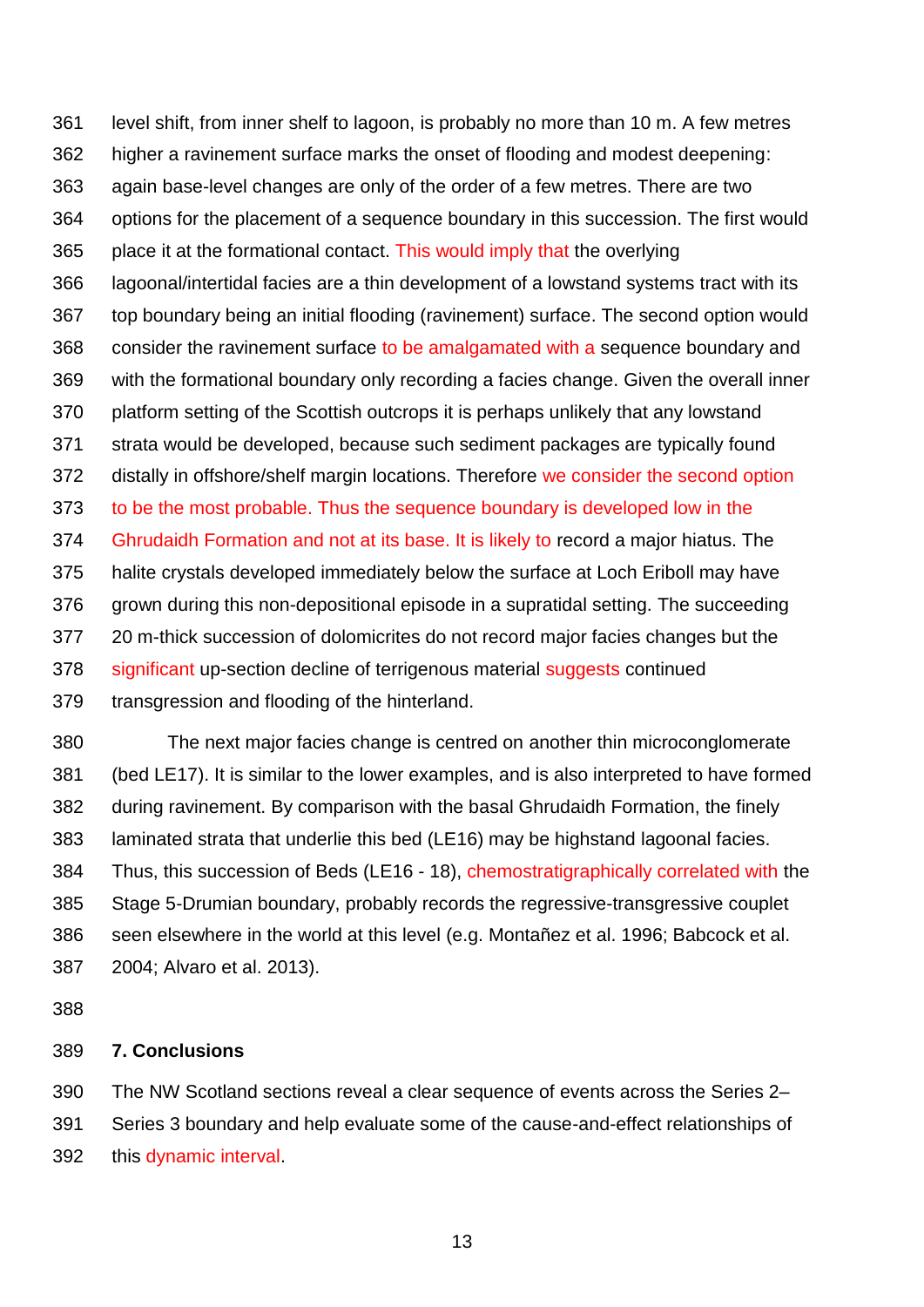393 The later part of the ROECE is preserved in the  $\delta^{13}C_{\text{carb}}$  record of the basal Ghrudaidh Formation with the lowpoint of this excursion probably occurring earlier during deposition of the Salterella Grit Member. Sequence boundary formation (perhaps the equivalent of the Hawke Bay event in North America) lead to the development of an erosive surface by ravinement processes that is mantled by a thin conglomerate near the base of the Ghrudaidh Formation. The overlying strata records transgression with an increasingly distal hinterland supply. No lowstand facies are developed because of the proximal setting on this Laurentian platform. The formational boundary, 2 m below the sequence boundary, is interpreted to be simply a facies contact that marks coastal progradation with inner shelf tidal clastic facies replaced by intertidal clastics and dolomitic lagoonal facies.

 The Stage 5/Drumian boundary, identified from carbon isotope oscillations (DICE), is found within the upper Ghrudaidh Formation and this too records an amalgamated sequence boundary/flooding surface with lagoonal facies transgressed by a conglomerate developed on a ravinement surface. The base of the Drumian in Gondwana is marked by the spread of anoxic facies by marine transgression (Alvaro et al. 2013). This level is also associated with trilobite turnover but the lack of fossils in the Scottish strata does not permit evaluation of this event. However, elsewhere in the world the earliest Drumian saw a major transgression and spread of anoxic facies, especially in Gondwanan sections (Alvaro et al. 2013). From our section at Loch Eriboll the dark grey, laminated dolomites (LE 18) could be a Laurentian development of this transgressive anoxic phase.

415 Olenellus occurs in the basal Ghrudaidh Formation within the highstand facies, but below the sequence boundary. Thus, the ROECE extinctions, which removed the olenellids, may have post-dated the peak negative values of ROECE. A similar post-excursion extinction of redlichiid trilobites is also seen in South China (Montañez et al. 2000; Zhu et al. 2004; Peng, Babcock & Cooper, 2012). This has a bearing on proposed extinction mechanisms. Montañez et al. (2000) argued that the incursion of deep anoxic waters (with a light carbon isotope signature derived from remineralized organic matter), into shallower waters may have triggered a biomass crash and trilobite extinction. The mistiming of the ROECE and extinctions in Scotland (and also in China eg. Zhu et al. 2004) does not support this scenario. However, trilobites are exceptionally rare in the Ghrudaidh Formation and it is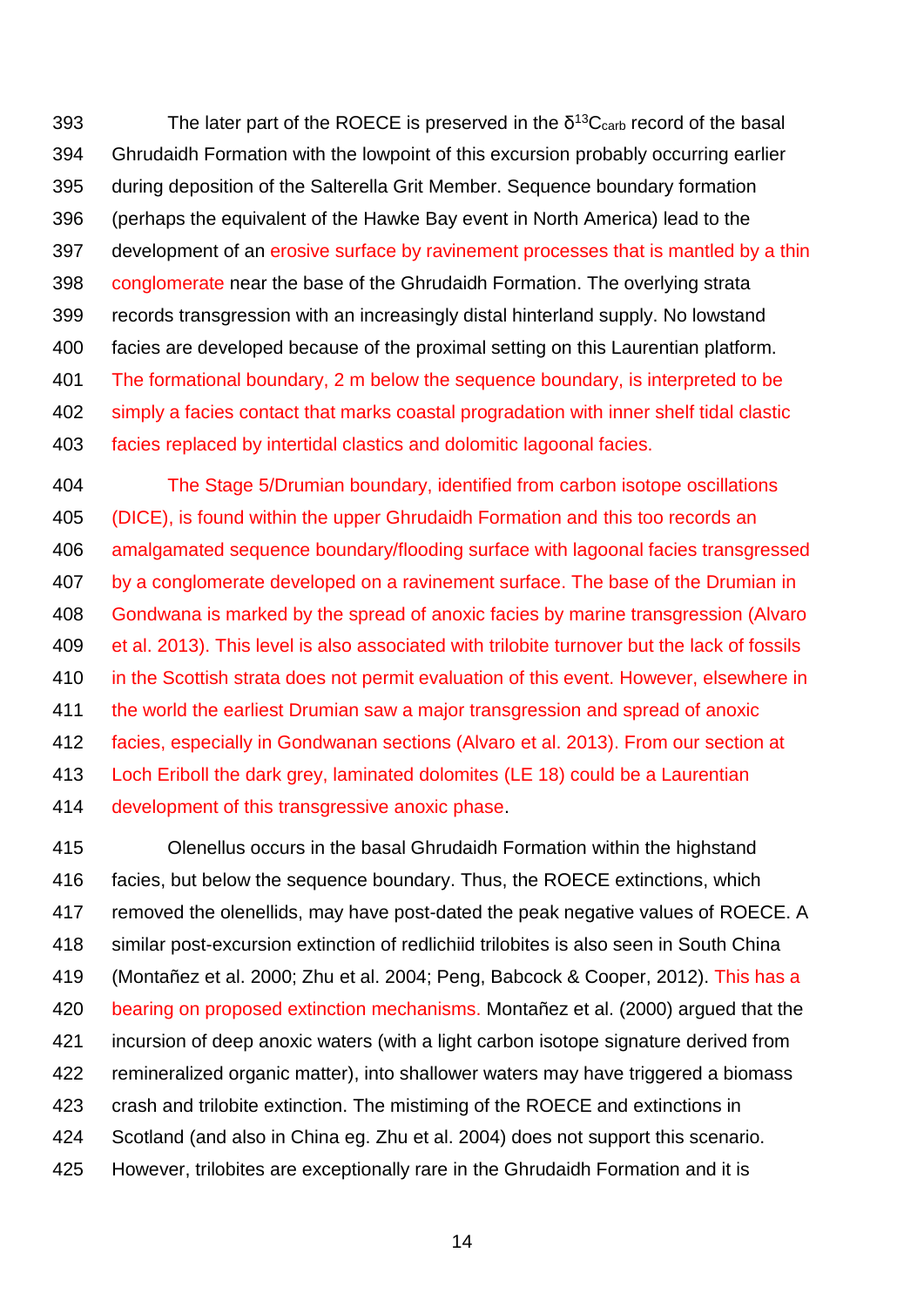possible that the occasional Olenellus fossils are holdovers that post-date the main 427 extinction. Further collecting is required in more fossiliferous sections worldwide to fully evaluate this extinction event.

 **Acknowledgements.** This research was made possible by a NERC postgraduate studentship and a postgraduate Student Bursary grant (March 2014) from the Mineralogical Society of Great Britain and Ireland and the use of the Stable Isotope Laboratory at Friedrich-Alexander University, Erlangen-Nürnberg. We thank two anononymous reviewers for their feedback.

Figure captions:

Figure 1. Locality map of the study locations (LE- Loch Eriboll, AC- Ardvreck Castle)

 in northwest Scotland, modified from Raine and Smith (2012), and summary of Lower-Middle Cambrian stratigraphic units in the region.

Figure 2. Sedimentary logs of the Loch Eriboll and Ardvreck Castle sections showing

the correlation of a ravinement surface near the base of the Ghrudaidh Formation.

and a second surface ~27m above the base of the Formation at Loch Eriboll.

Figure 3. Photomicrographs of Ghrudaidh Formation facies. A: dolosparite pebble

(highlighted with dotted line) in a sandy dolomicrite matrix, LE 17. B: Scan of slide of

rudaceous limestone, exhibiting well-rounded, micrite clasts in a dolosparite matrix.

446 C: Rudaceous limestone of bed LE17 showing irregularly shaped, sparry bioclasts in

an intraclast. D: Photomicrograph of sandy/silty dolomite from the base of the

Ghrudaidh Formation at Ardvreck Castle consisting of equal portions of rounded

(aeolian) quartz grains and dolomite microspar (AC 3). E, F: Backscatter SEM

images of LE 6 lagoonal facies. Bright white cubes are halite, mid grey is a fine

dolomite matrix and the largest, dull grey grains in E are aeolian quartz silt and fine

sand. G: Photomicrographs from Ardvreck Section. Salterella shell amongst well

rounded quartz grains of the Salterella Grit, (Bed AC 1). H: Rounded silt and fine

sand grains, a relatively poorly sorted lithology from Bed AC 1.

Figure 4. Representative EDS spectra taken from a halite cube in bed LE 6.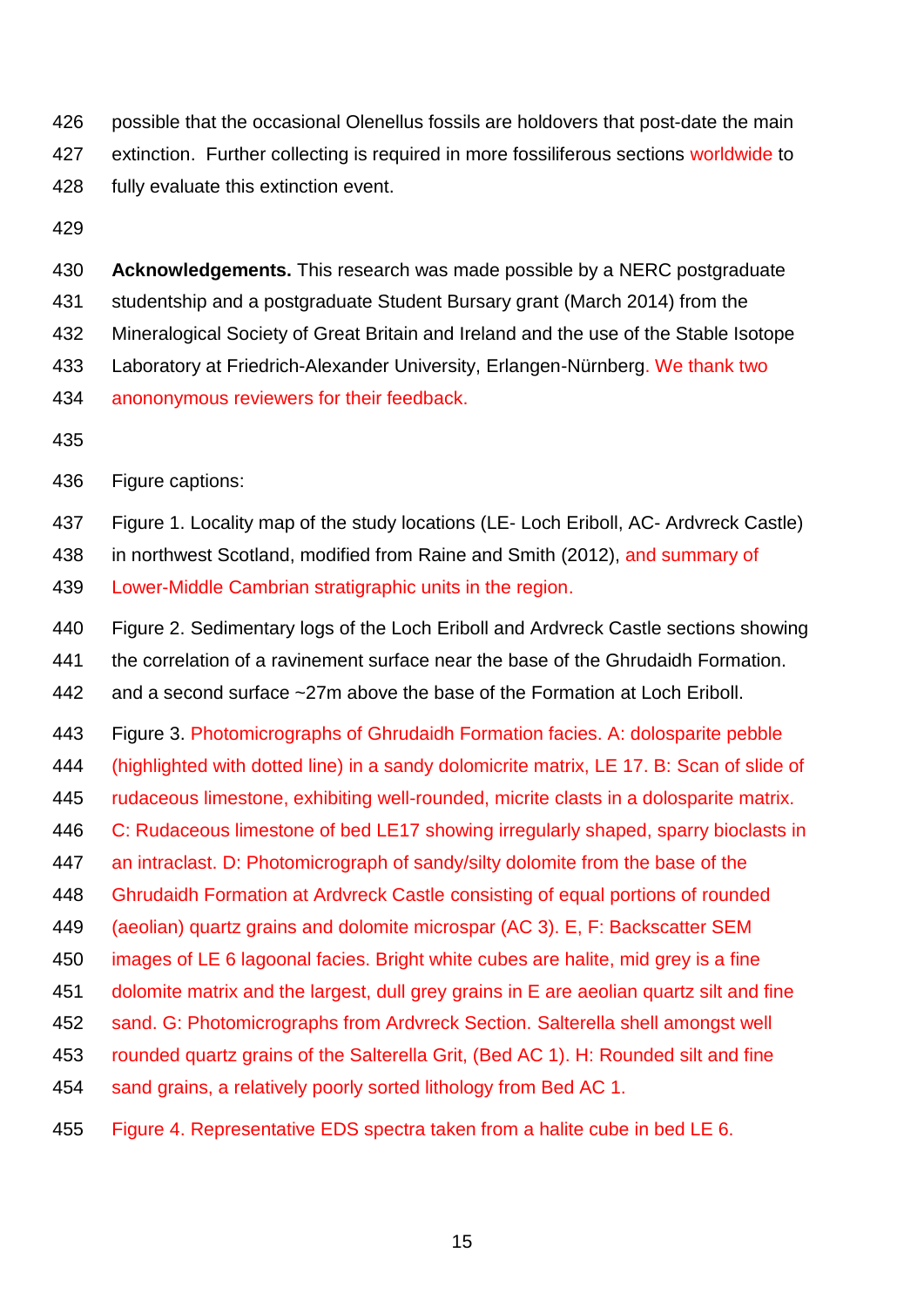- 456 Figure 5.  $\delta^{13}C_{\text{carb}}$  chemostratigraphic curve from Loch Eriboll and Arvreck sections.
- Top right inset is a cross-plot of C and O data with samples from the Salterella Grit
- Member and Ghrudaidh Fm from each location delineated by respective symbols.
- The reported occurrence of Olenellus is from Huselbee & Thomas, 1998, the precise
- location of the specimen is unknown but is indicated by dashed line.
- Figure 6. Global Cambrian carbon isotope curve (Zhu et al. 2006) showing the
- proposed correlation with the Scottish sections.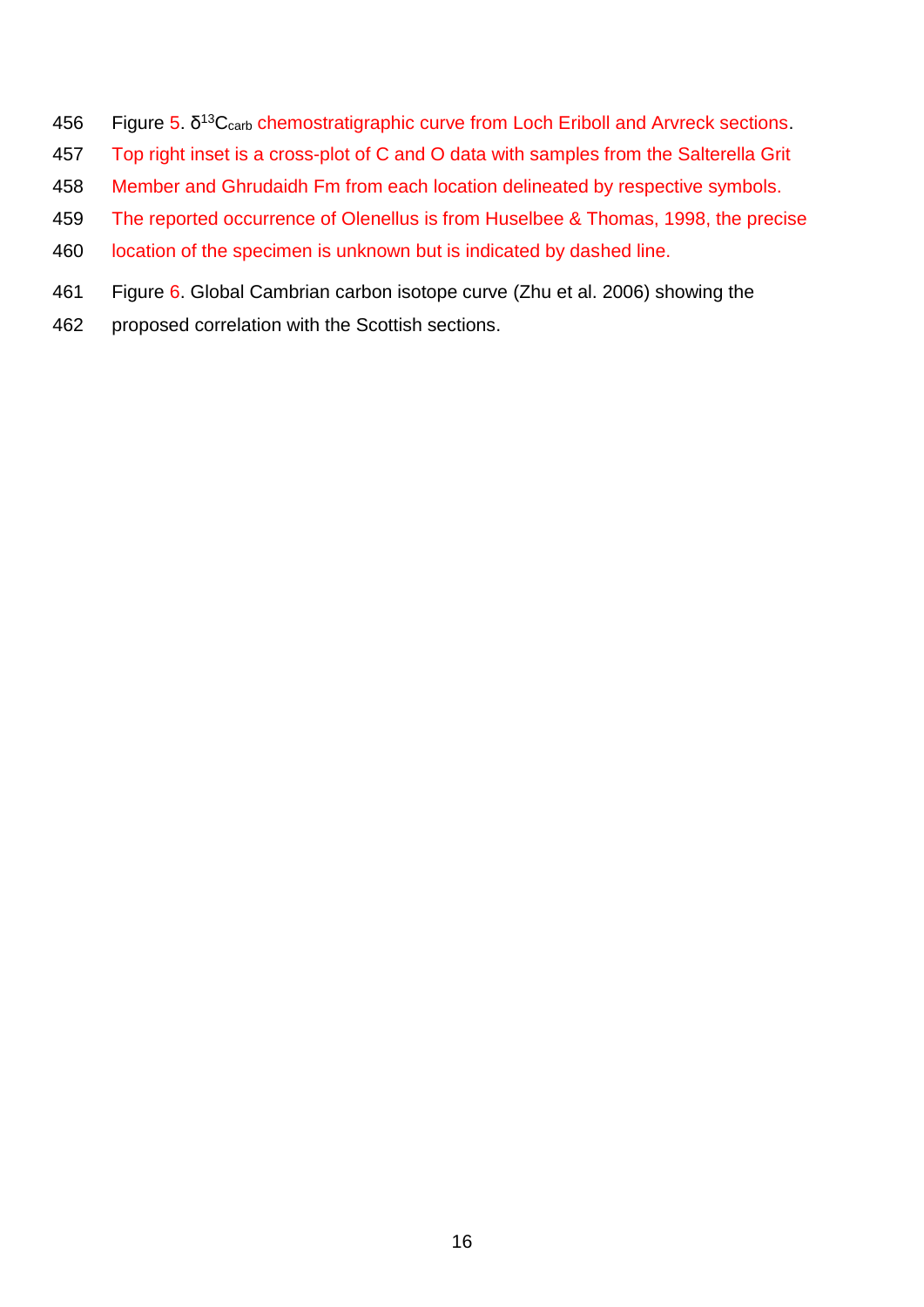#### **References:**

- AHLBERG, P. E. R., AXHEIMER, N., BABCOCK, L. E., ERIKSSON, M. E., SCHMITZ, B., & 465 TERFELT, F. 2009. Cambrian high-resolution biostratigraphy and carbon isotope chemostratigraphy in Scania, Sweden: first record of the SPICE and DICE excursions in Scandinavia. Lethaia, **42(1)**, 2-16.
- ÁLVARO, J. J., BAULUZ, B., SUBÍAS, I., PIERRE, C., & VIZCAÏNO, D. 2008. Carbon chemostratigraphy of the Cambrian-Ordovician transition in a midlatitude mixed platform, Montagne Noire, France. Geological Society of America Bulletin, **120(7-8)**, 962-975.
- ÁLVARO, J. J., & DEBRENNE, F. 2010. The Great Atlasian Reef complex: an early
- Cambrian subtropical fringing belt that bordered West
- Gondwana.Palaeogeography, Palaeoclimatology, Palaeoecology, **294(3)**, 120- 132.
- ÁLVARO, J. J., AHLBERG, P., BABCOCK, L. E., BORDONARO, O. L., CHOI, D. K., COOPER, R. A., & JAGO, J. B. 2013. Global Cambrian trilobite palaeobiogeography assessed using parsimony analysis of endemicity. Geological Society, London, Memoirs, **38(1)**, 273-296.
- BABCOCK, L. E., REES, M. N., ROBISON, R. A., LANGENBURG, E. S., & PENG, S. 2004.
- Potential Global Standard Stratotype-section and Point (GSSP) for a Cambrian stage boundary defined by the first appearance of the trilobite Ptychagnostus atavus, Drum Mountains, Utah, USA. Geobios, **37(2)**, 149-158.
- BABCOCK, L. E., ROBISON, R. A., REES, M. N., PENG, S., & SALTZMAN, M. R. 2007. The global boundary stratotype section and point (GSSP) of the Drumian Stage (Cambrian) in the Drum Mountains, Utah, USA. Episodes, **30(2)**, 85.
- BRASIER, M. D., CORFIELD, R. M., DERRY, L. A., ROZANOV, A. Y., & ZHURAVLEV, A. Y.
- 488 1994. Multiple  $\delta^{13}$ C excursions spanning the Cambrian explosion to the
- Botomian crisis in Siberia. Geology, **22(5)**, 455-458.
- DEBRENNE, F., ROZANOV, A. Y., & WEBERS, G. F. 1984. Upper Cambrian
- Archaeocyatha from Antarctica. Geological Magazine, **121(04)**, 291-299.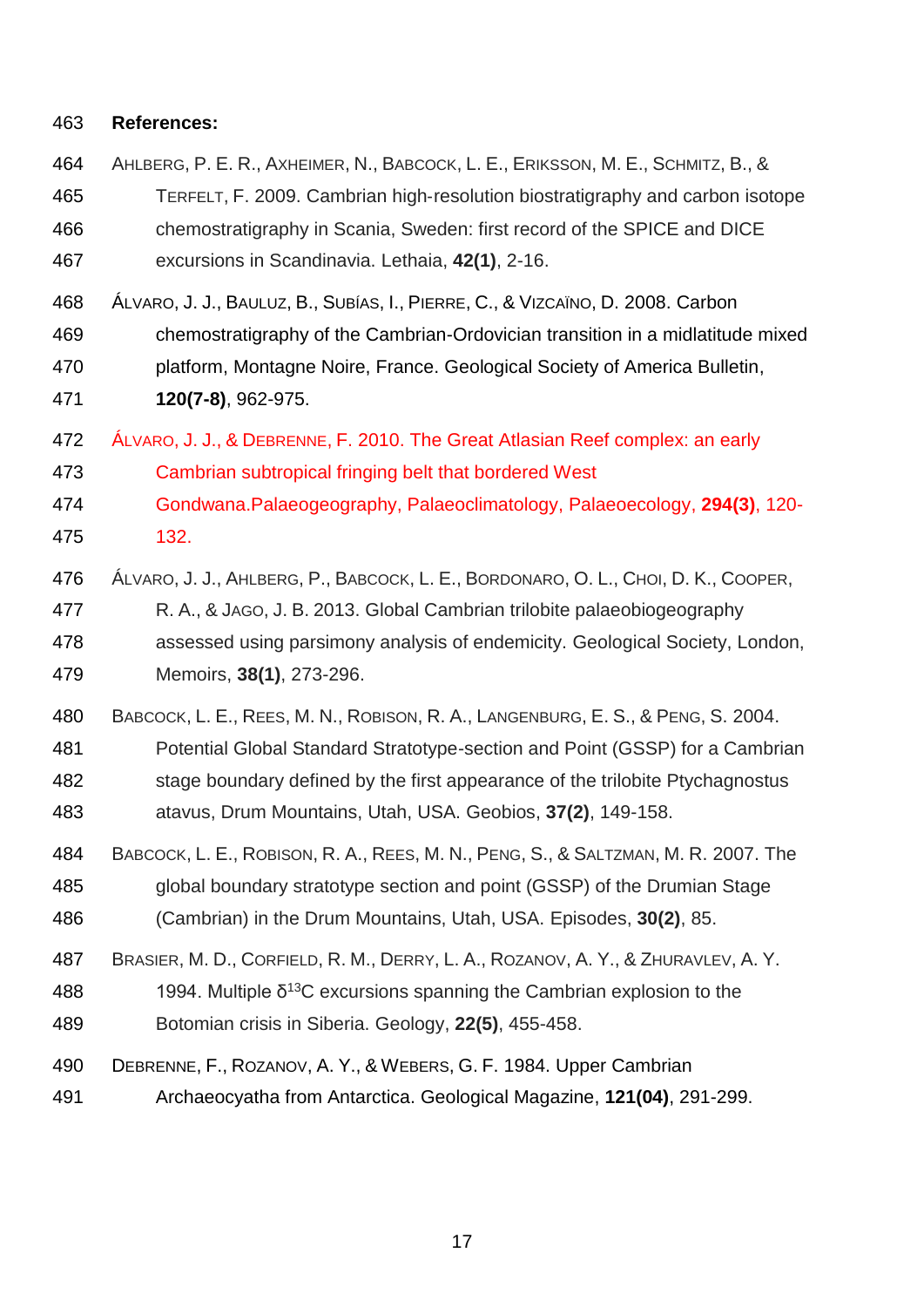- FAN, R., DENG, S., & ZHANG, X. 2011. Significant carbon isotope excursions in the Cambrian and their implications for global correlations. Science China Earth Sciences, **54(11)**, 1686-1695.
- FRITZ, W. H., & YOCHELSON, E. L. 1988. The status of Salterella as a Lower Cambrian index fossil. Canadian Journal of Earth Sciences, **25(3)**, 403-416.
- GUO, Q., STRAUSS, H., LIU, C., ZHAO, Y., YANG, X., PENG, J., & YANG, H. 2010. A
- negative carbon isotope excursion defines the boundary from Cambrian Series
- 2 to Cambrian Series 3 on the Yangtze Platform, South China.
- Palaeogeography, Palaeoclimatology, Palaeoecology, **285(3)**, 143-151.
- HOWLEY, R. A., & JIANG, G. 2010. The Cambrian Drumian carbon isotope excursion
- (DICE) in the Great Basin, western United States.Palaeogeography,

Palaeoclimatology, Palaeoecology, 296(1), 138-150.

- HUSELBEE, M. Y., & THOMAS, A. T. 1998. Olenellus and conodonts from the Durness Group, NW Scotland, and the correlation of the Durness succession. Scottish Journal of Geology, **34(1)**, 83-88.
- 507 ISHIKAWA, T., UENO, Y., SHU, D., LI, Y., HAN, J., GUO, J. & KOMIYA, T 2014. The  $\delta$  13 C excursions spanning the Cambrian explosion to the Canglangpuian mass extinction in the Three Gorges area, South China. Gondwana Research, **25(3)**, 1045-1056.
- MALOOF, A. C., PORTER, S. M., MOORE, J. L., DUDÁS, F. Ö., BOWRING, S. A., HIGGINS, J.
- A., ... & EDDY, M. P. 2010. The earliest Cambrian record of animals and ocean geochemical change. Geological Society of America Bulletin, **122(11-12)**, 1731- 1774.
- MCKIE, T. 1989. Barrier island to tidal shelf transition in the early Cambrian Eriboll Sandstone. Scottish Journal of Geology, **25(3)**, 273-293.
- MCKIE, T. 1990. Tidal and storm influenced sedimentation from a Cambrian
- transgressive passive margin sequence. Journal of the Geological
- Society, **147(5)**, 785-794.
- MCKIE, T. 1993. Relative sea-level changes and the development of a Cambrian transgression. Geological Magazine, **130(02)**, 245-256.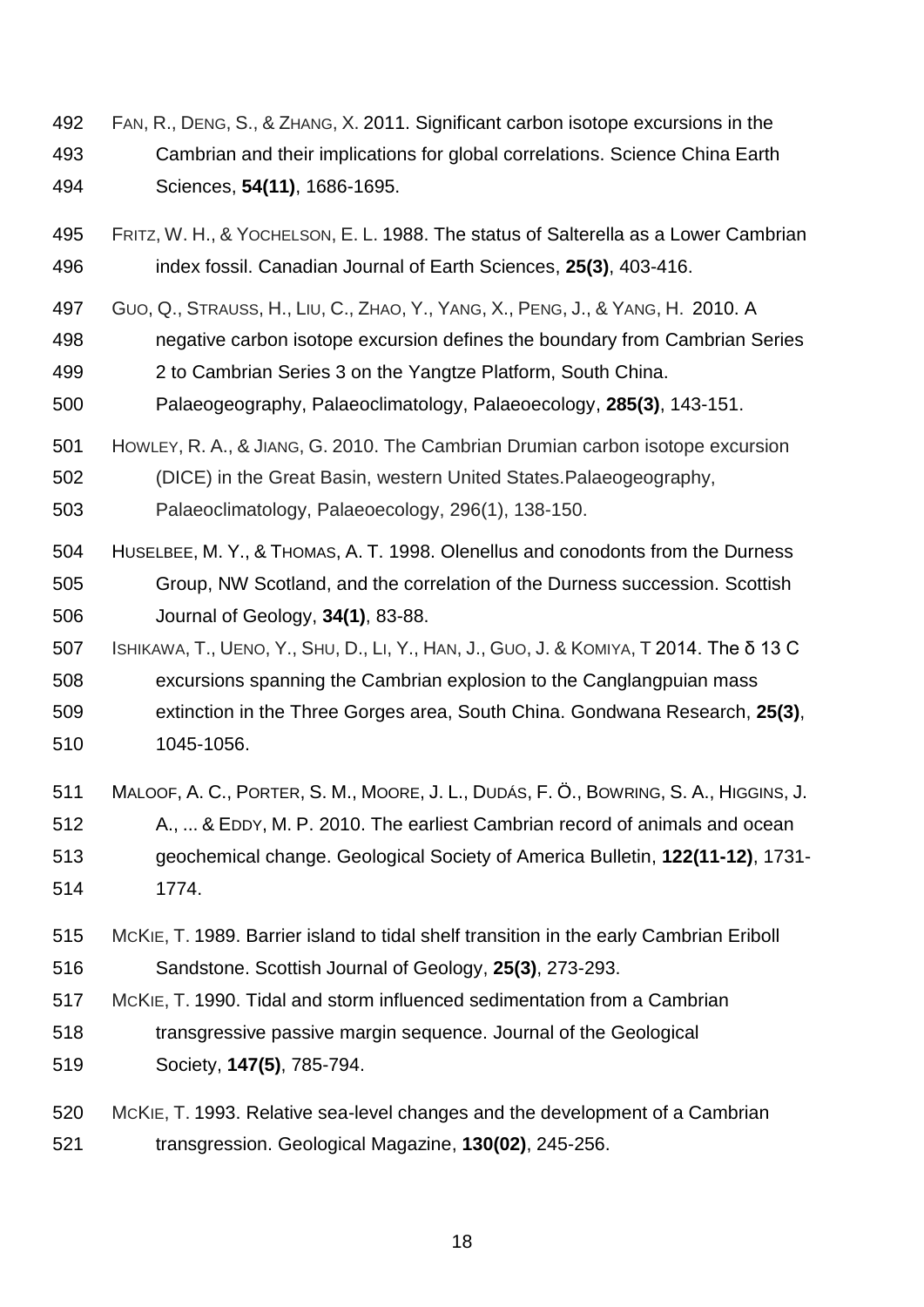- MONTAÑEZ, I. P., BANNER, J. L., OSLEGER, D. A., BORG, L. E., & BOSSERMAN, P. J. 1996. Integrated Sr isotope variations and sea-level history of Middle to Upper Cambrian platform carbonates: Implications for the evolution of Cambrian 525 seawater <sup>87</sup>Sr/<sup>86</sup>Sr. Geology, **24(10)**, 917-920.
- MONTAÑEZ, I. P., OSLEGER, D. A., BANNER, J. L., MACK, L. E., & MUSGROVE, M. 2000. Evolution of the Sr and C isotope composition of Cambrian oceans. GSA today, **10(5)**, 1-7.
- PALMER, A. R. 1998. Terminal early Cambrian extinction of the Olenellina: documentation from the Pioche Formation, Nevada. Journal of Paleontology, **72(04)**, 650-672.
- PALMER, A. R., & JAMES, N. P. 1980. The Hawke Bay event: a circum-Iapetus regression near the Lower–Middle Cambrian boundary. The Caledonides in the USA, **2**, 15-18.
- PENG, S., BABCOCK, L. E., & COOPER, R. A. 2012. The Cambrian Period. In The Geologic Time Scale (2012) 2-Volume Set. (eds Gradstein, F.M.; Ogg, G.& Schmitz, M.), pp.437-488, Elsevier.
- PEREJÓN, A., MORENO-EIRIS, E., BECHSTÄDT, T., MENÉNDEZ, S., & RODRÍGUEZ-
- MARTÍNEZ, M. 2012. New Bilbilian (early Cambrian) archaeocyath-rich
- thrombolitic microbialite from the Láncara Formation (Cantabrian Mts., northern
- Spain). Journal of Iberian Geology, **38(2)**, 313-330.
- PRATT, B. R., & BORDONARO, O. L. 2014. Early middle Cambrian trilobites from La Laja Formation, Cerro El Molle, Precordillera of western Argentina. Journal of Paleontology, **88(5)**, 906-924.
- RAINE, ROBERT J., & M. PAUL SMITH, 2012. Sequence stratigraphy of the Scottish
- Laurentian margin and recognition of the Sauk megasequence, in The great
- American carbonate bank: The geology and economic resources of the
- Cambrian*–* Ordovician Sauk megasequence of Laurentia (eds J. R. Derby, R.
- D. Fritz, S. A. Longacre, W. A. Morgan, and C. A. Sternbach), pp 575-598 AAPG Memoir 98.
- SLOSS, L. L. 1963. Sequences in the cratonic interior of North America. Geological Society of America Bulletin, **74(2)**, 93-114.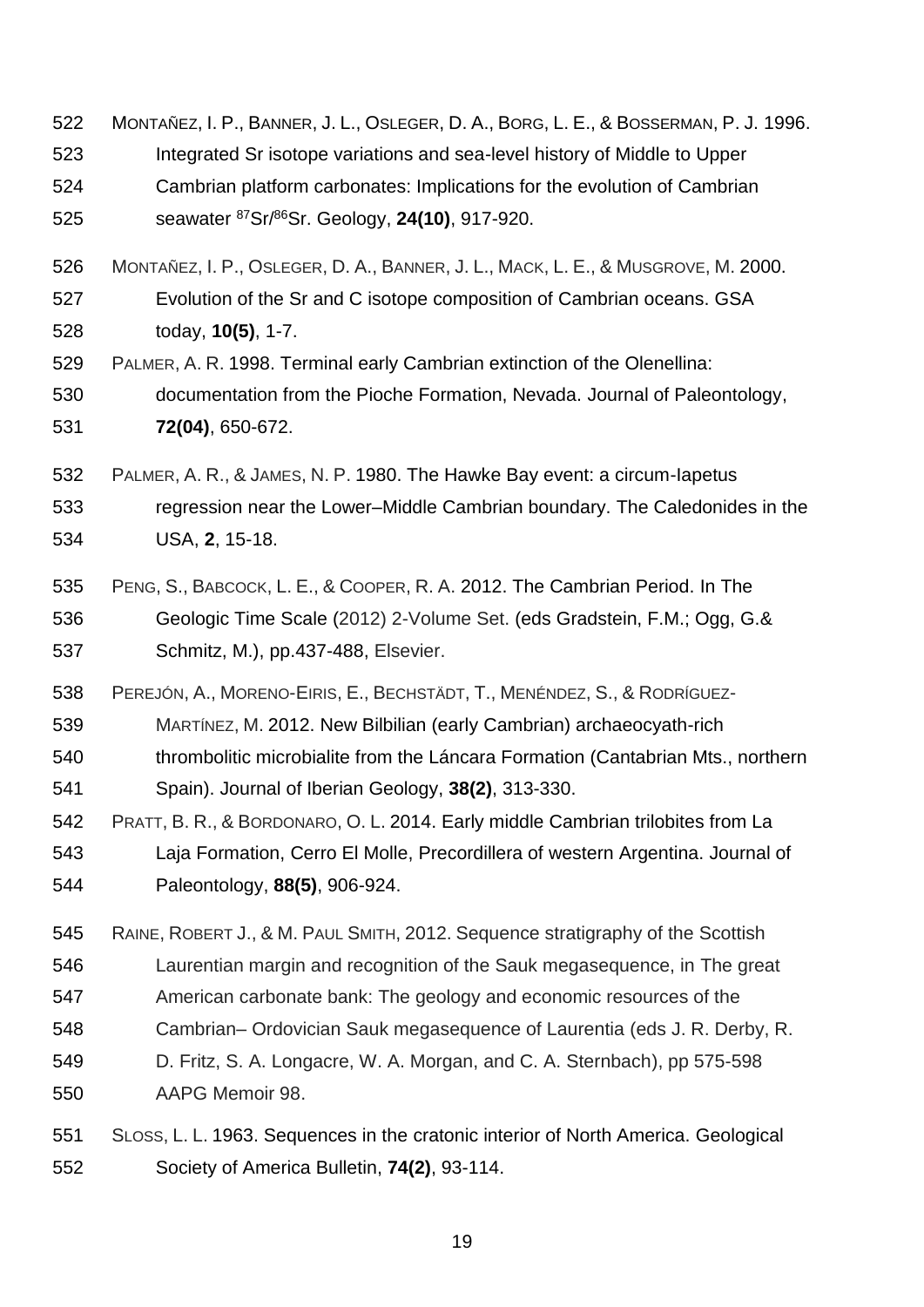SMITH, E. F., MACDONALD, F. A., PETACH, T. A., BOLD, U., & SCHRAG, D. P. 2015. Integrated stratigraphic, geochemical, and paleontological late Ediacaran to early Cambrian records from southwestern Mongolia.Geological Society of America Bulletin, **128(3-4)**, 442-468.

 WANG, X., HU, W., YAO, S., CHEN, Q., & XIE, X. 2011. Carbon and strontium isotopes and global correlation of Cambrian Series 2-Series 3 carbonate rocks in the Keping area of the northwestern Tarim Basin, NW China. Marine and Petroleum Geology, **28(5)**, 992-1002.

- 561 WRIGHT, D. T., & KNIGHT, I. 1995. A revised chronostratigraphy for the lower Durness 562 Group. Scottish Journal of Geology, **31(1)**, 11-22.
- 563 ZHANG, W., SHI, X., JIANG, G., TANG, D., & WANG, X. 2013. Mass-occurrence of

564 oncoids at the Cambrian Series 2–Series 3 transition: Implications for microbial 565 resurgence following an Early Cambrian extinction. Gondwana Research. 566 **28(1)**, 432-450.

- 567 ZHU, M. Y., ZHANG, J. M., LI, G. X., & YANG, A. H. 2004. Evolution of C isotopes in the 568 Cambrian of China: implications for Cambrian subdivision and trilobite mass 569 extinctions. Geobios, **37(2)**, 287-301.
- 570 ZHU, M. Y., BABCOCK, L. E., & PENG, S. C. 2006. Advances in Cambrian stratigraphy 571 and paleontology: integrating correlation techniques, paleobiology, taphonomy
- 572 and paleoenvironmental reconstruction. Palaeoworld, **15**(3), 217-222.
- 573 ZHURAVLEV, A. Y., & WOOD, R. A. 1996. Anoxia as the cause of the mid-Early 574 Cambrian (Botomian) extinction event. Geology, **24(4)**, 311-314.
- 575
- 576

577 Table 1. Geochemical data from both Loch Eriboll and Ardvreck Castle locations.

578 Height is measured from the base of logged sections (Fig. 2).

|                                       | <b>LOCH ERIBOLL</b> |           |               |                                                     |                                                     |                                  |       |                |            |            |
|---------------------------------------|---------------------|-----------|---------------|-----------------------------------------------------|-----------------------------------------------------|----------------------------------|-------|----------------|------------|------------|
|                                       | Origina<br>I ID     | Lithology | Height<br>(m) | $\delta^{13}C_{\text{carb}}$<br>mean ‰<br>$(V-POB)$ | $\delta^{18}O_{\text{carb}}$<br>mean<br>‰<br>(VPDB) | $\delta^{13}C_{org}$ ‰<br>(VPDB) | wt% S | wt% Total<br>C | тос<br>wt% | TIC<br>wt% |
| TERE<br>CRIT<br>$\alpha$<br><b>AL</b> | AS36                | Sstone    | 0.1           |                                                     |                                                     | $-25.16$                         | 0.096 | 0.088          | 0.08       | 0.006      |
|                                       | AS37                | Sstone    | 0.5           |                                                     |                                                     | $-25.29$                         | 0.166 | 0.083          | 0.09       | $-0.010$   |
|                                       | AS38                | Sstone    |               |                                                     |                                                     | $-23.84$                         | 0.229 | 0.844          | 0.03       | 0.815      |
|                                       | AS39                | Sstone    | 1.75          |                                                     |                                                     | $-25.70$                         | 0.063 | 0.059          | 0.01       | 0.051      |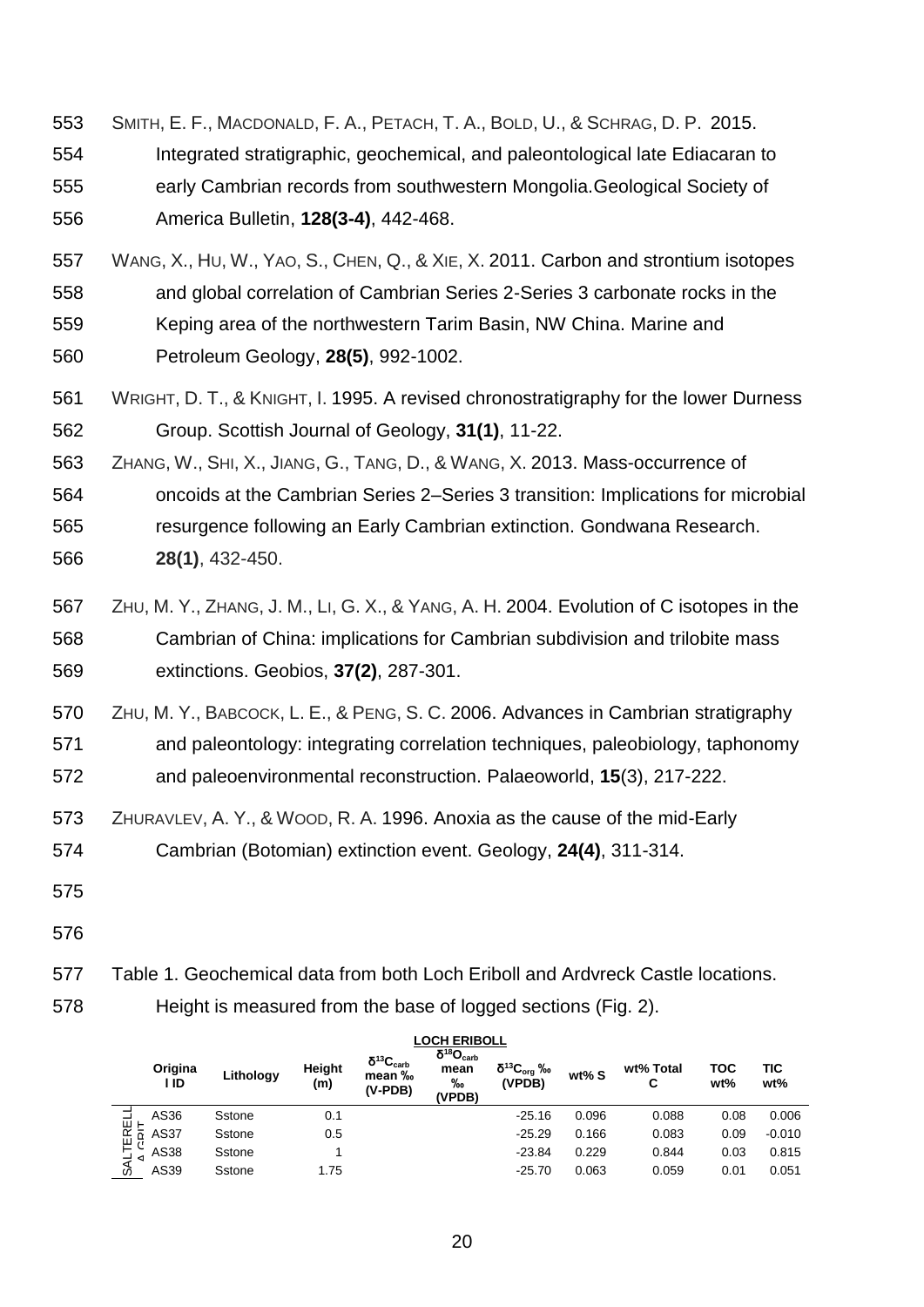|                     | AS40            | Sstone                 | 3.7     |         |          | $-25.64$ | 0.060    | 0.051  | 0.01 | 0.045  |
|---------------------|-----------------|------------------------|---------|---------|----------|----------|----------|--------|------|--------|
|                     | AS41            | Sstone                 | $3.8\,$ |         |          | $-25.79$ | 0.054    | 0.114  | 0.08 | 0.031  |
|                     | AS42            |                        | 4.5     |         |          | $-26.40$ | 0.324    | 0.030  | 0.02 | 0.015  |
|                     |                 | Sstone                 |         |         |          |          |          |        |      |        |
|                     | AS43            | Sstone                 | 5.75    |         |          | $-25.95$ | 0.040    | 0.036  | 0.01 | 0.026  |
|                     | AS44            | Sstone                 | 7.5     |         |          | $-24.61$ | 0.138    | 1.841  | 0.02 | 1.824  |
|                     | AS45            | Sstone                 | 8.25    |         |          | $-24.46$ | 0.354    | 6.644  | 0.10 | 6.539  |
|                     | AS46            | Sstone                 | 8.8     | $-2.98$ | $-10.93$ | $-22.89$ | 0.515    | 4.829  | 0.09 | 4.734  |
|                     | <b>AS47</b>     | Sstone                 | 9.15    |         |          | $-23.81$ | 0.377    | 4.353  | 0.23 | 4.119  |
|                     | AS48            | Carbonate              | 9.75    | $-2.84$ | $-11.43$ | $-23.75$ | 0.734    | 3.985  | 0.20 | 3.786  |
|                     | AS49            | Carbonate              | 10.1    |         |          | $-24.76$ | 0.066    | 9.741  | 0.45 | 9.296  |
|                     | AS50            | Carbonate              | 10.75   | $-1.85$ | $-8.52$  | $-24.73$ | $-0.002$ | 8.819  | 0.11 | 8.709  |
|                     | AS51            | Carbonate              | 10.95   |         |          | $-25.04$ | $-0.001$ | 10.393 | 0.12 | 10.270 |
|                     | AS52            | Carbonate              | 11.05   | $-1.77$ | $-8.99$  | $-24.50$ | $-0.001$ | 8.182  | 0.31 | 7.877  |
|                     | AS53            | Carbonate              | 11.4    | $-1.65$ | -8.84    | $-25.64$ | $-0.001$ | 11.057 | 0.55 | 10.508 |
|                     | AS54            | Carbonate              | 11.8    | $-1.37$ | $-8.65$  | $-22.61$ | $-0.001$ | 12.71  | 0.68 | 12.031 |
|                     | AS55            | Carbonate              | 12.25   |         |          | $-23.36$ | $-0.002$ | 13.128 |      |        |
|                     | AS56            | Carbonate              | 13      | $-1.17$ | $-7.83$  | $-24.91$ | $-0.001$ | 13.009 |      |        |
|                     | AS57            | Carbonate              | 13.5    |         |          | $-24.71$ | 0.000    | 12.876 | 0.23 | 12.648 |
|                     | AS58            | Carbonate              | 14.55   | $-0.86$ | $-6.82$  | $-23.23$ | 0.027    | 13.166 | 0.88 | 12.290 |
|                     | AS59            | Carbonate              | 15.6    | $-0.97$ | $-6.77$  | $-21.34$ | 0.000    | 12.513 | 0.18 | 12.330 |
|                     | AS60            | Carbonate              | 17.1    | $-1.06$ | $-6.65$  | $-24.34$ | $-0.002$ | 13.592 | 0.67 | 12.923 |
|                     | AS61            |                        | 18      |         |          | $-24.80$ | $-0.001$ | 13.326 | 0.72 |        |
|                     |                 | Carbonate<br>Carbonate |         |         |          |          |          |        |      | 12.606 |
|                     | AS62            |                        | 18.5    | $-0.38$ | $-7.01$  | $-23.47$ | $-0.001$ | 12.93  | 0.44 | 12.490 |
|                     | AS63            | Carbonate              | 20      |         |          | $-25.65$ | 0.026    | 13.557 | 0.84 | 12.717 |
|                     | AS64            | Carbonate              | 20.55   | $-1.45$ | $-6.36$  | $-27.86$ | $-0.002$ | 14.057 | 0.91 | 13.149 |
|                     | AS65            | Carbonate              | 22.25   | $-1.36$ | $-6.20$  | $-25.84$ | 0.006    | 13.516 | 1.61 | 11.908 |
|                     | AS66            | Carbonate              | 22.25   | $-1.11$ | $-6.54$  | $-26.87$ | 0.003    | 14.281 | 2.58 | 11.705 |
|                     | AS67            | Carbonate              | 26.5    | $-0.81$ | $-7.12$  | $-24.53$ | 0.002    | 13.68  | 4.17 | 9.514  |
|                     | AS32            | Carbonate              | 28.55   | $-0.96$ | $-7.55$  |          | 0.004    | 14.043 | 0.00 | 14.041 |
|                     | AS33            | Carbonate              | 28.55   | $-1.48$ | $-6.67$  |          | 0.014    | 13.937 | 5.16 | 8.780  |
|                     | AS34            | Carbonate              | 31.35   | $-1.60$ | $-5.82$  |          | $-0.003$ | 13.889 | 4.08 | 9.812  |
|                     | AS35            | Carbonate              | 31.35   | $-1.41$ | $-6.28$  | $-23.07$ | 0.019    | 13.171 | 0.58 | 12.588 |
|                     | AS1             | Carbonate              | 33.9    | $-1.49$ | $-5.91$  | $-27.05$ | $-0.001$ | 13.863 | 1.58 | 12.280 |
| GHRUDAIDH FORMATION | AS <sub>2</sub> | Carbonate              | 34.5    | $-1.36$ | $-6.50$  |          | 0.007    | 13.92  | 0.00 | 13.918 |
|                     | AS3             | Carbonate              | 34.9    | $-1.60$ | $-5.81$  | $-25.67$ | $-0.008$ | 14.043 | 0.81 | 13.236 |
|                     | AS4             | Carbonate              | 35.5    | $-1.60$ | $-5.28$  | $-24.63$ | 0.004    | 13.342 | 0.96 | 12.378 |
|                     | AS5             | Carbonate              | 36.1    | $-1.87$ | $-5.86$  | $-23.37$ | 0.010    | 13.473 | 1.37 | 12.108 |
|                     | AS6             | Carbonate              | 36.1    | $-1.66$ | $-5.90$  |          | $-0.001$ | 13.513 | 0.00 | 13.512 |
|                     | AS7             | Carbonate              | 36.75   | $-1.27$ | $-5.70$  | $-26.17$ | 0.011    | 12.828 | 1.53 | 11.299 |
|                     | AS8             | Carbonate              | 37.05   |         |          | $-25.67$ | 0.012    | 12.13  | 0.95 | 11.180 |
|                     | AS9.1           | Carbonate              | 37.2    | $-1.48$ | $-5.71$  | $-26.72$ | $-0.002$ | 12.906 | 2.39 | 10.521 |
|                     | AS11            | Carbonate              | 37.4    |         |          | $-25.98$ | $-0.001$ | 13.093 | 1.42 | 11.673 |
|                     | AS12            | Carbonate              | 37.8    | $-1.77$ | $-6.76$  | $-25.75$ | $-0.009$ | 12.49  | 1.05 | 11.442 |
|                     | AS13            | Carbonate              | 38.5    |         |          | $-22.82$ | 0.005    | 13.284 | 1.35 | 11.931 |
|                     | AS14            | Carbonate              | 38.85   | $-1.61$ | $-6.17$  | $-23.87$ | 0.010    | 13.644 | 1.18 | 12.469 |
|                     | AS15            | Carbonate              | 39.1    | $-1.78$ | $-7.22$  | $-22.20$ | $-0.001$ | 13.405 | 2.08 | 11.321 |
|                     | AS16            | Carbonate              | 39.55   |         |          | $-21.92$ | $-0.006$ | 13.869 | 1.60 | 12.274 |
|                     | <b>AS17</b>     | Carbonate              | 40      | $-1.63$ | $-6.40$  | $-20.15$ | $-0.002$ | 13.859 | 2.17 | 11.693 |
|                     | AS18            | Carbonate              | 40.95   |         |          |          | $-0.001$ | 13.875 |      |        |
|                     | AS19            | Carbonate              | 41.75   | $-1.57$ | $-6.60$  | $-20.72$ | $-0.002$ | 13.767 | 5.19 | 8.577  |
|                     | AS20            | Carbonate              | 42.2    |         |          | $-24.31$ | 0.000    | 13.85  | 0.62 | 13.226 |
|                     | AS21            | Carbonate              | 42.6    | $-1.22$ | $-6.17$  | $-25.47$ | 0.000    | 13.679 | 0.72 | 12.959 |
|                     | AS22            | Carbonate              | 43.5    |         |          | $-25.63$ | 0.005    | 13.802 | 0.11 | 13.693 |
|                     | AS23            | Carbonate              | 44      | $-0.91$ | $-6.60$  | $-25.00$ | 0.002    | 13.925 | 0.12 |        |
|                     |                 |                        |         |         |          |          |          |        |      | 13.804 |
|                     | AS24            | Carbonate              | 45.5    | $-0.62$ | $-6.39$  | $-25.57$ | $-0.002$ | 13.599 | 0.29 | 13.311 |
|                     | AS25            | Carbonate              | 47      |         |          | $-22.53$ | 0.003    | 13.774 | 1.15 | 12.621 |
|                     | AS26            | Carbonate              | 48      | $-0.78$ | $-6.63$  | $-20.93$ | $-0.001$ | 13.972 | 0.23 | 13.742 |
|                     | <b>AS27</b>     | Carbonate              | 49.2    |         |          | $-22.21$ | 0.004    | 13.974 | 0.51 | 13.462 |
|                     | AS29            | Carbonate              | 51.2    | $-1.63$ | $-6.63$  |          | $-0.002$ | 13.544 | 3.91 | 9.634  |
|                     | AS30            | Carbonate              | 52.2    |         |          | $-24.97$ | $-0.003$ | 13.385 | 0.83 | 12.554 |